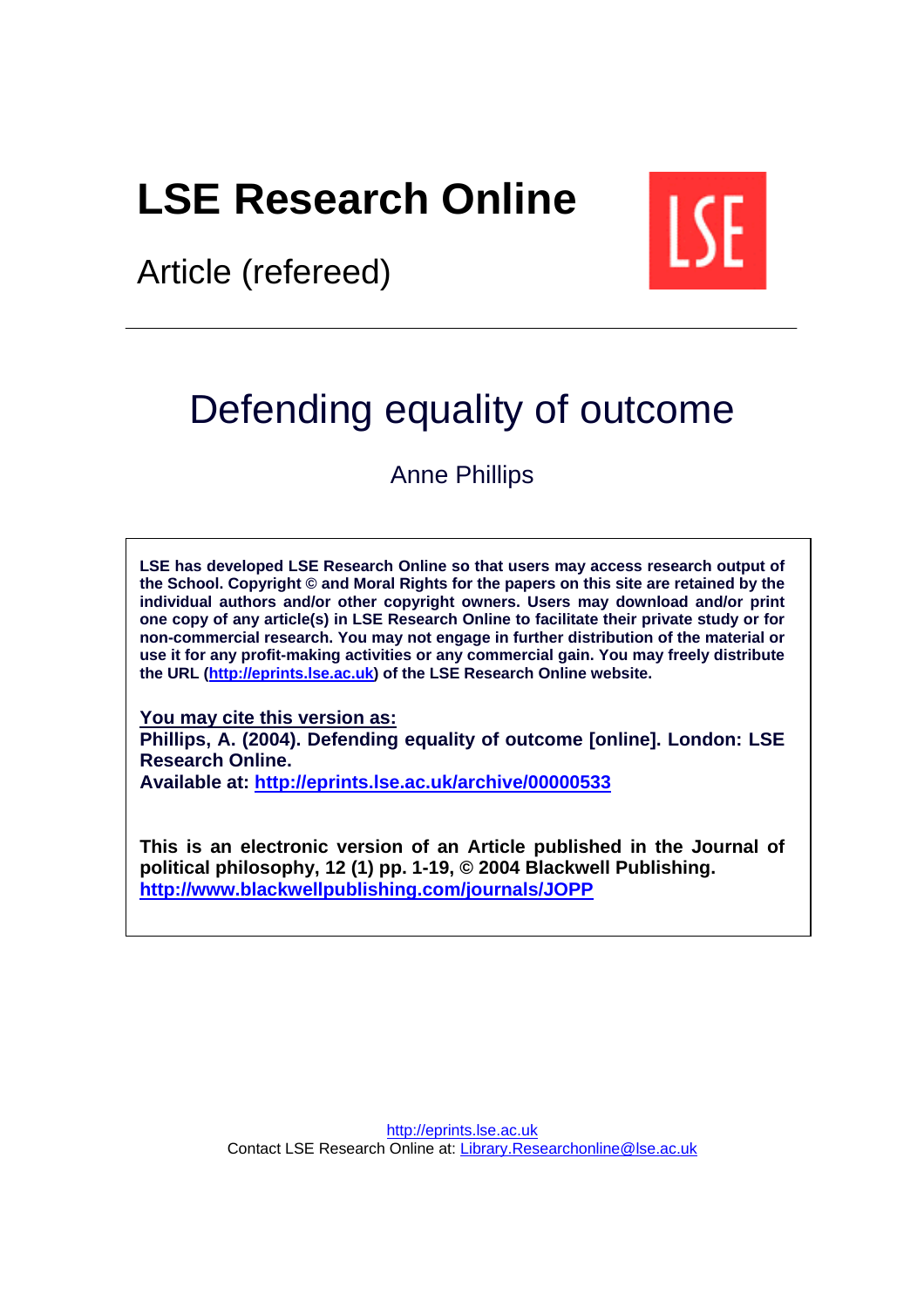### **Defending Equality of Outcome**

### Anne Phillips

#### **Journal of Political Philosophy**, 12/1, 2004, pp 1-19

Two themes have become part of the common-sense in current thinking about equality. The first is that defining equality in terms of outcome – equalising where people end up rather than where or how they begin – displays a distressing lack of sophistication. Such a definition immediately begs the question of what we are seeking to equalise (income? happiness? welfare?), and seems to forget that measures to deliver equality on one of these metrics will deliver inequality on another. Equalising resources notoriously overlooks the diversity of preferences and tastes: since what people want varies enormously, any strict division of the world's resources will leave each of us with an excess of what we consider worthless and probably too little of what we really desire. Yet if we turn instead to equalising people's sense of well-being, we may end up giving more to the constitutionally dissatisfied than to the easily content. Defining equality in terms of outcome presumes an easy answer to the 'equality of what?' conundrum, gliding over complex issues of what equality means.

Equalising outcomes is also said to deny the importance of individual responsibility and choice. If one person chooses to postpone early chances of earning in order to get more qualifications, why should we object if he later earns a higher wage than his peers? If another gives up on exotic holidays in order to take out a mortgage, how can we object if she ends up with better accommodation than her more frivolous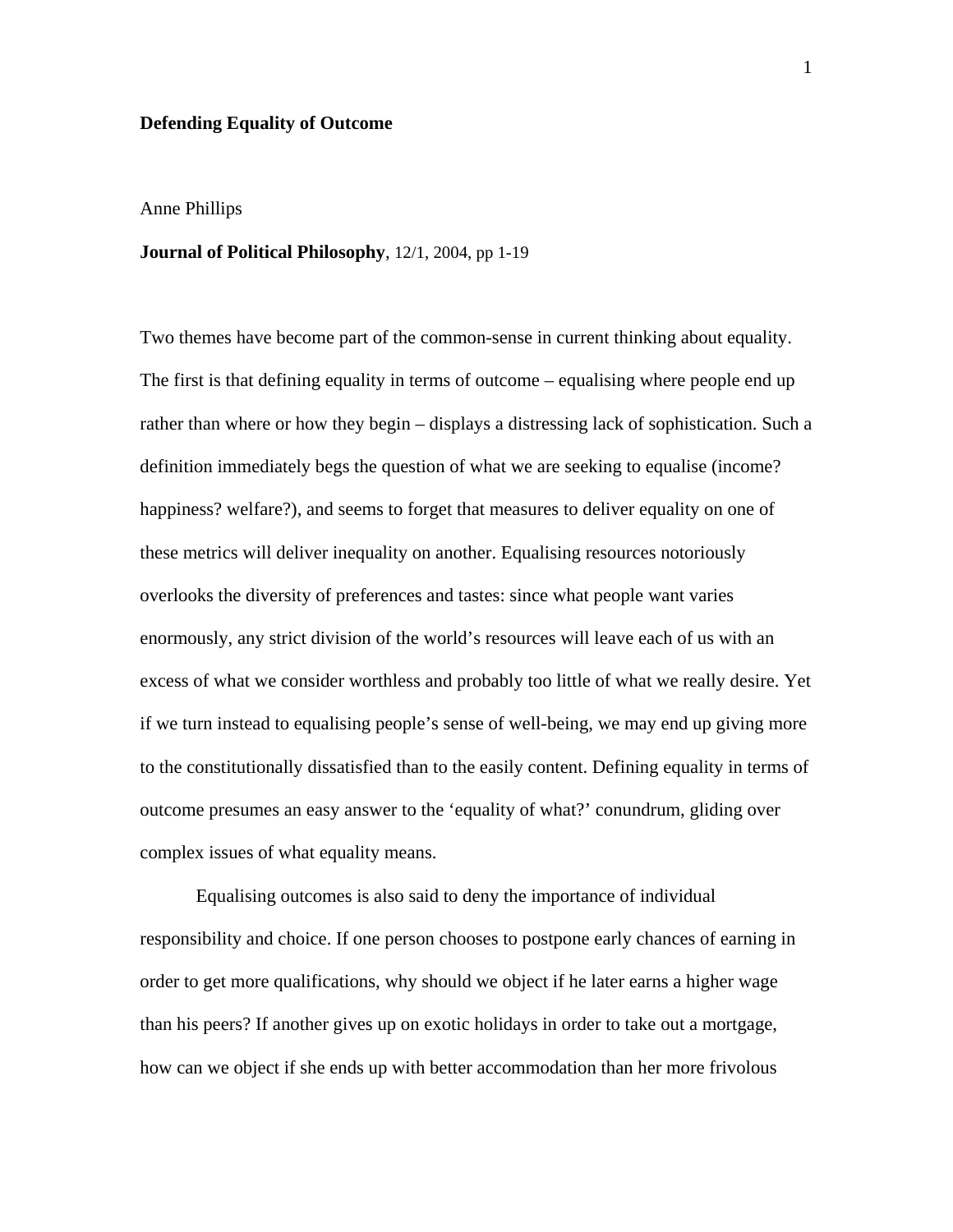friends? People should surely carry the consequences of (at least some of) their actions; this being so, it cannot be appropriate to regard **any** inequality of outcome as evidence of social injustice.

In both academic and popular discourse, the pursuit of outcome equality has been regarded as a politics of envy, an attack on anyone whose aspirations or achievements stray above a supposed norm. (Consider Jan Narveson's comment: 'Egalitarianism forces persons who exceed the average, in the respect deemed by the theorist to be relevant, to surrender, insofar as possible, the amount by which they exceed that average to persons below [i](#page-31-0)t.<sup>'i</sup>) Politicians have been particularly down on the politics of envy, and mostly opt for what they see as the less controversial equality of opportunity: of course people should not expect to end up with the same bundle of commodities or same level of happiness, but it is fair enough that they should expect to have the same opportunities to thrive. Equality of opportunity is then set up as the mild-mannered alternative to the craziness of outcome equality, though in the academic literature, these opportunities have been ratcheted up to include some pretty substantial material conditions. There are still theorists around who specify equality of opportunity in the most minimal of ways – who will say that opportunities are equal, for example, so long as there is no overt discrimination on the grounds of gender or race, or no legal impediment that prevents anyone from entering the race – but the more characteristic move today is to distinguish between the illegitimate inequalities that arise from circumstances beyond our control and those legitimate ones that arise from the exercise of personal choice. This delivers a pretty testing notion of equality of opportunity that takes issue with a large range of 'bad luck' scenarios: the bad luck of being born with a physical condition that significantly

2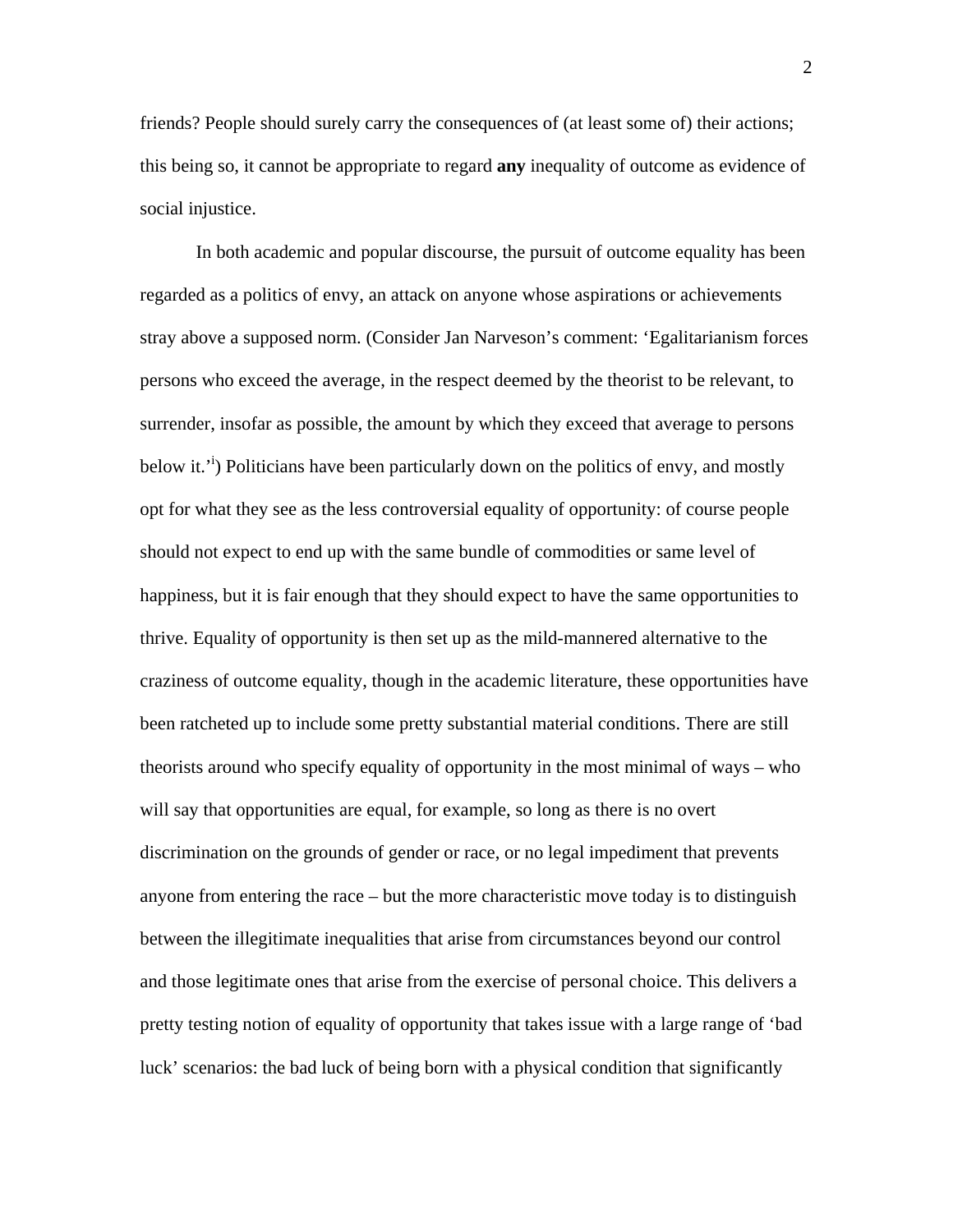affects one's health or employment opportunities; the bad luck of being born into a family with very limited financial resources; and for an increasing number of theorists, also the bad luck of being born with less talent and thus less of an opportunity to thrive.

This last, in particular, has significantly raised the stakes for equality of opportunity, leading to the thesis that those less favoured by nature should be 'compensated' for their lesser abilities and talent. (In most cases, this is understood as a justification for some level of redistributive taxation.) But putting more content into equal opportunities has been linked to an even firmer dismissal of equal outcomes, for if we really did manage to ensure that all individuals had the same opportunities – and failing that, managed to compensate the unfortunates whose opportunities can never be so good – we should be reasonably confident that any remaining inequalities had come about through the exercise of individual choice. Requiring all individuals to have the same chances is one thing, but expecting them to have the same success rates is said to be quite another. If one person likes to make money while another prefers to go surfing all day, then so be it: why should we expect both to end up with the same level of resources regardless of their personal choice?

The related theme (more prominent in academic than popular discourse) is that money is much over-rated, and that equalising the distribution of income and wealth addresses only one of many things that matter. Ronald Dworkin, for example, argues that the obsession with an after-the-event money equality discounts the choices people have made about what to do with their resources, and that while the distribution of goods should be made less sensitive to differences in endowment, it is entirely right and proper that it should reflect the different decisions we make about our lives. A key element in his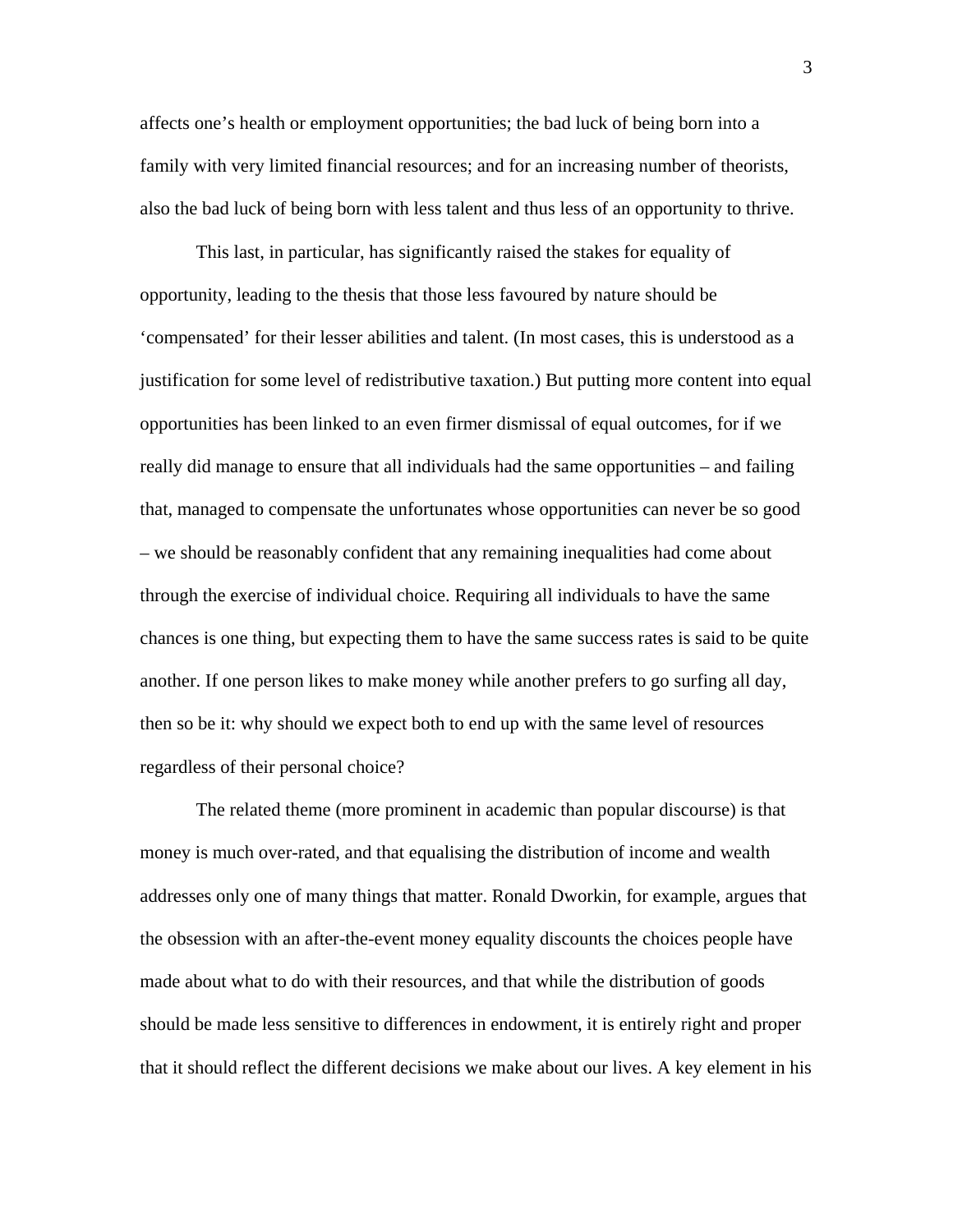argument is that nobody wants to be poor but not everyone wants to be rich. The idea that the best life is the life dedicated to the accumulation of wealth or consumption of luxuries comes, Dworkin says, ' as close as any theory of the good life to naked absurdity'.<sup>ii</sup> Some of us set more store by having time to read or laze in the sun; some want to devote their lives to making music or creating works of beauty; and as my seventeen year old son repeatedly points out, some care more about having a supportive network of friends than being able to earn pots of money.

It would be odd to insist that all individuals have the same number of books to read or take the same number of foreign holidays regardless of how much they value either. Equalising income looks at first glance the answer to this problem, for if we were all guaranteed the same amount of money, we could then make our own choices about how to spend it. But while this might work as a case for equalising starting points, it is clearly inappropriate when applied to outcomes. People do not vary just in the commodities they value; they also have different preferences over the distribution of their time between work and leisure, or their energies between making things themselves and consuming what others have produced. Given this, it would seem equally odd to insist that everyone devotes the same proportion of her life to accumulating money. Dworkin suggests that we apply the 'envy-test' to work out whether a particular distribution is fair: would you swop what you have for someone else's combination? Most of us have our moments of envying those richer than ourselves, but that doesn't necessarily mean we would be prepared to make an exchange. British academics, for example, are notoriously grumpy about the salary scales in higher education, but what most of us would like is to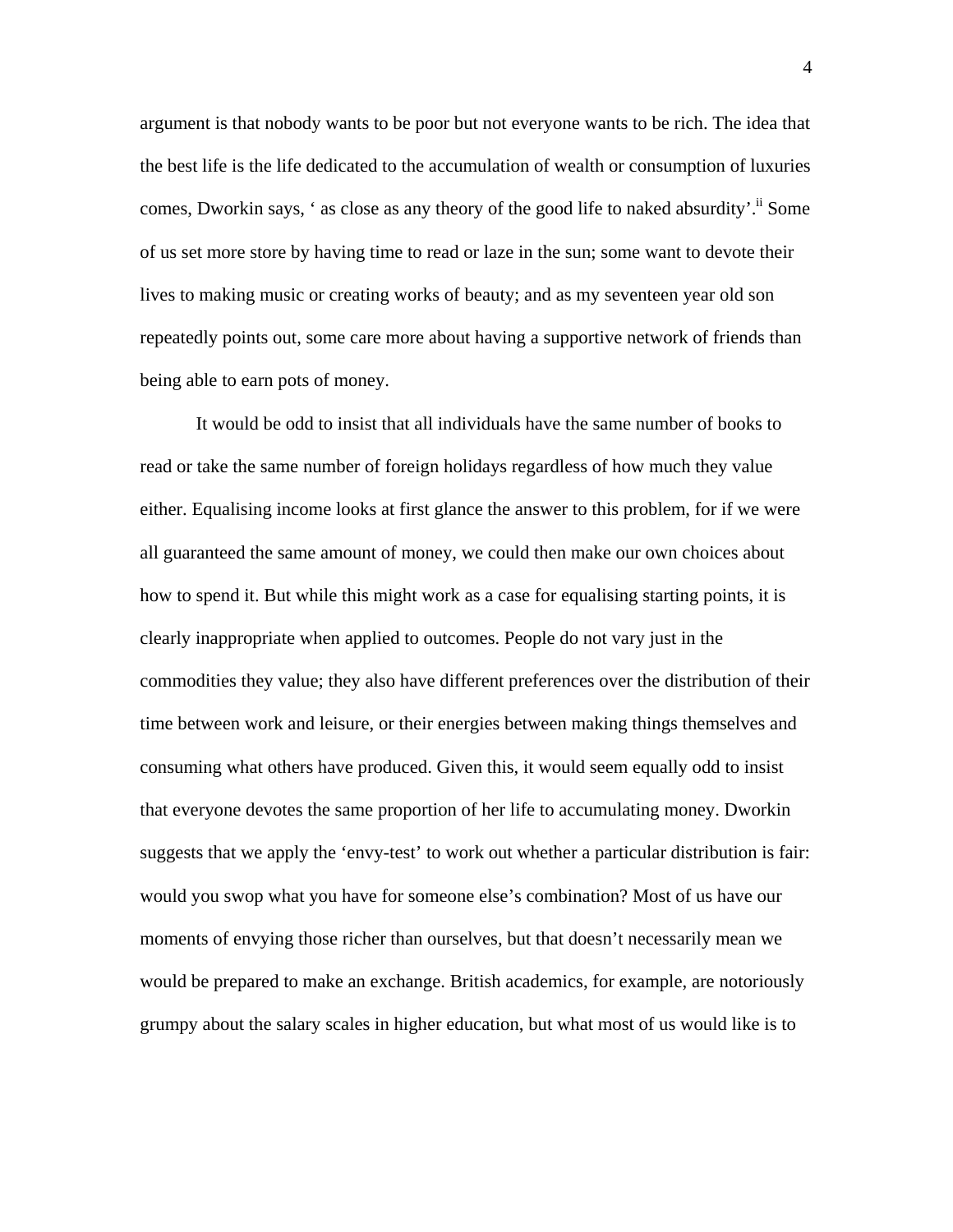keep the jobs we do and be paid more for them. We don't envy the others enough to give up on those aspects of our work that we value.

The other side to this is that the amount of money we have access to can be a poor indicator of the quality of our life. As Amartya Sen has argued, the ability to convert incomes into opportunities is affected by a multiplicity of individual and social differences that mean some people will need more than others to achieve the same range of capabilities. 'Differences in age, gender, special talents, disability, proneness to illness, and so on can make two different persons have quite divergent opportunities of quality of life **even when** they share exactly the same commodity bundle.<sup>'iii</sup> If you are confined to a wheelchair, for example, you will need more resources (at a minimum, the wheelchair) to reach levels of mobility others can take for granted. Or if you live in Los Angeles, you may find it virtually impossible to function without a car: what would be a luxury commodity in another circumstances may there be a necessity of life. Income levels only tell part of the story; what matters is not what resources we have, but what whatever we have enables us to do.

As the above suggests, many of today's arguments knit together the over-rating of money with the over-rating of outcome to stress issues of agency and empowerment. As Sen puts it, we should be focusing on people as agents rather than as patients, and therefore as individuals with very different ideas about the outcomes they will choose to pursue. And while the lack of money is one crucial constraint on these pursuits, there are equally compelling ones that arise from social and political relations: the denial of political rights, for example, that can make it impossible for people to exert their political agency; the constraining effects of cultural traditions on women's possibilities for action;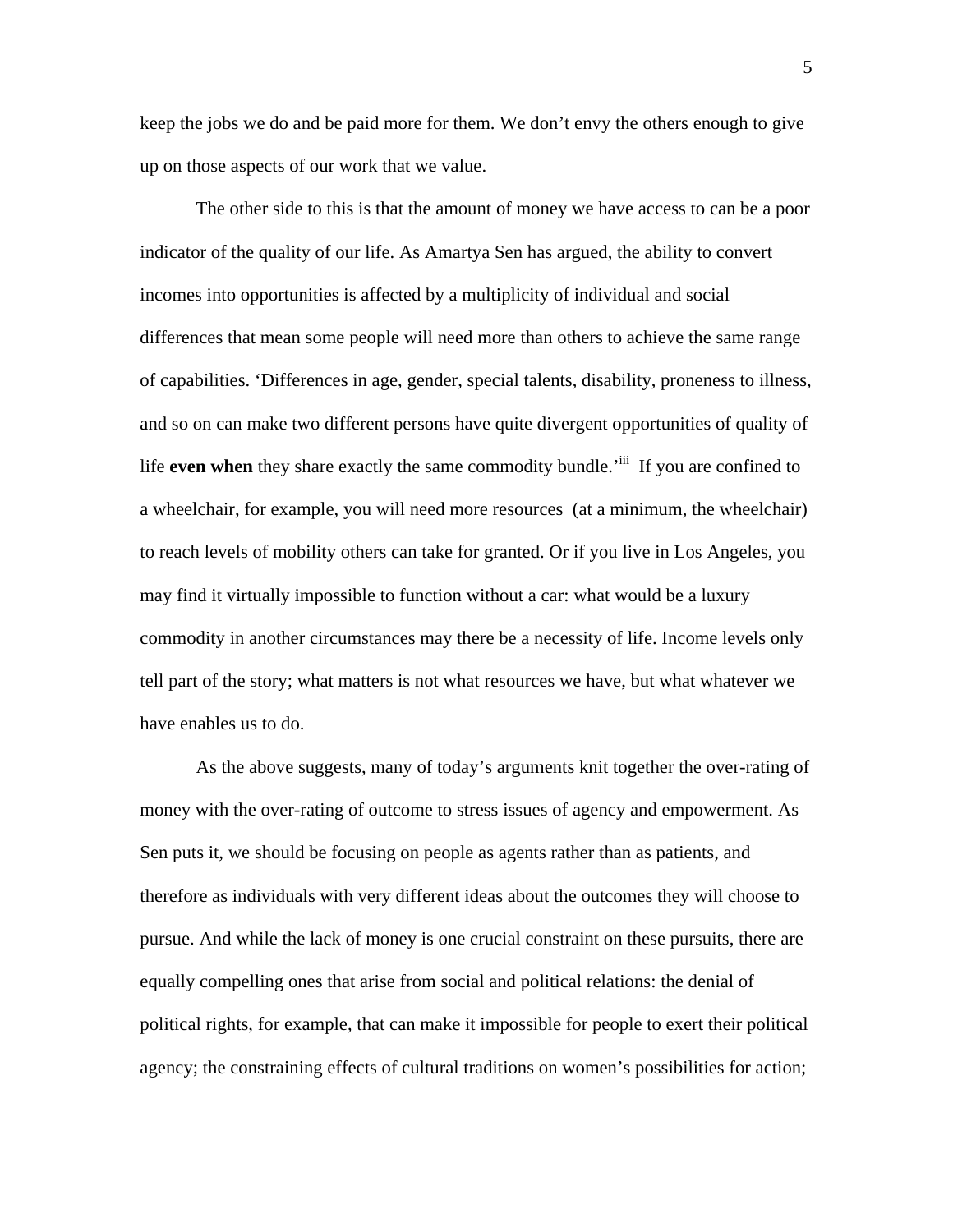or the widespread failure of social provision for education or health. This suggests a more ambitious understanding of welfare than is indicated in policies that deal exclusively with income or level of resources, and directs us to wider questions about what enables people to develop as autonomous beings. Has the educational system, for example, enabled them to stretch their imaginations and develop their full potential? Does the political system enable them to participate actively in public life? And of particular relevance when it comes to the empowerment of women, do the relations inside the family enable some to flourish while condemning others to conditions of dependency?

#### **Feminism, income, and outcome**

A number of these arguments coincide with ones that have been prominent through the feminist literature, but others pull in a very different direction. The idea that money is not all that matters – or to put it even more strongly, that one could enjoy an abundance of material possessions but still suffer acute deprivation in agency and power – has been a persistent feminist theme. This was particularly so in the formative years of the nineteenth century, when so many women were constrained by the gendered expectations of their class, and 'working lady' became virtually a contradiction in terms. In her early thirties, just as she was embarking on the nursing career that so horrified her family, Florence Nightingale wrote an impassioned denunciation of the life of the society lady, deprived of any occupation for her body or intellect and suffocated by her wealthy existence.

To have no food for our heads, no food for our hearts, no food for our activity, is that nothing? If we have no food for the body, how do we cry out, how all the world hears of it, how all the newspapers talk of it, with a paragraph headed in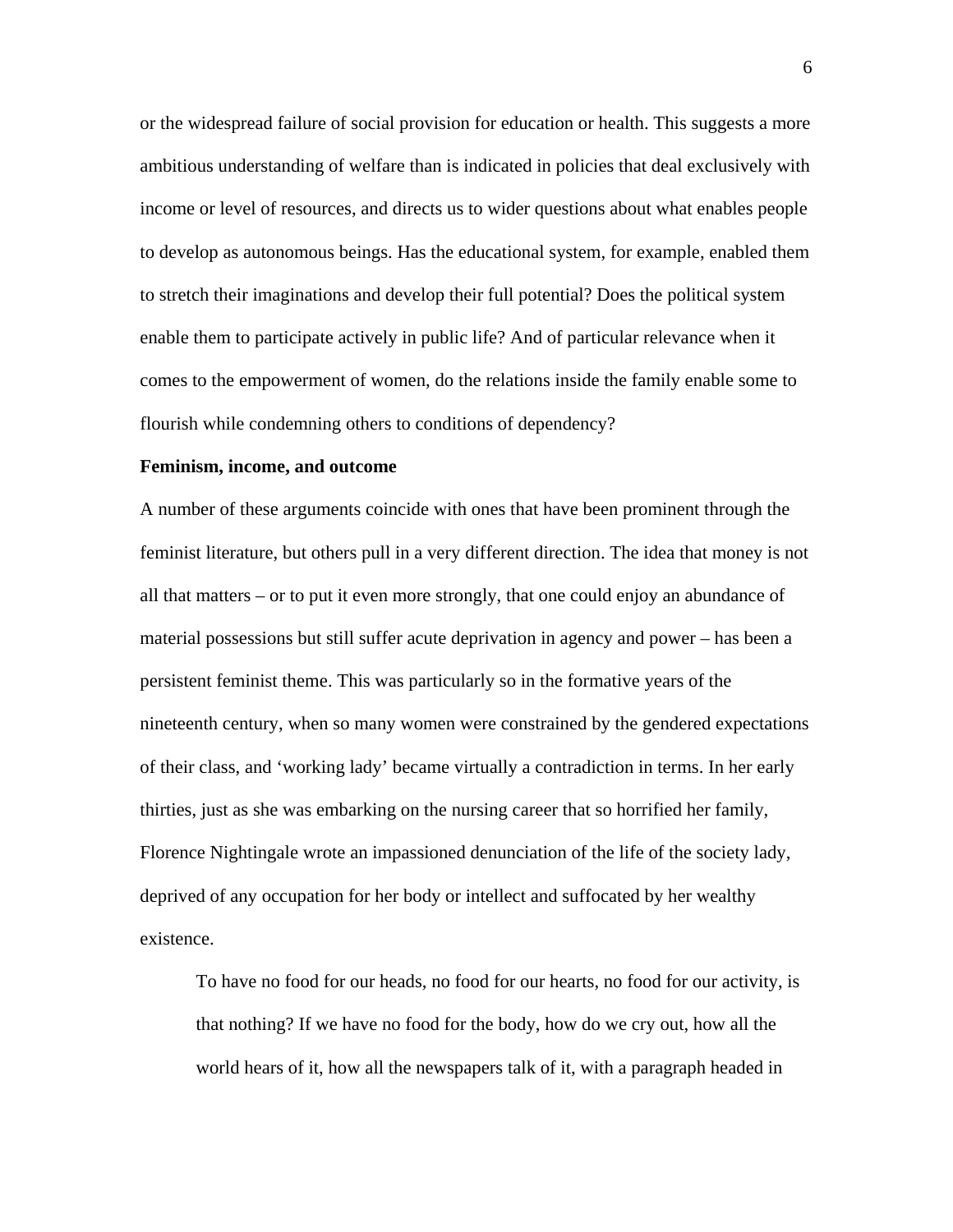great capital letters, DEATH FROM STARVATION! But suppose one were to put a paragraph in the *Times*, Death of Thought from Starvation, or Death of Moral Activity from Starvation, how people would stare, how they would laugh and wonder! One would think we had no heads or hearts by the total indifference of the public toward them.<sup>[iv](#page-31-2)</sup>

This sense of deprivation in the midst of plenty echoed a contrast Mary Wollstonecraft made in the 1790s between the heroism of those poorer women who enjoyed few advantages of education but had the dignity and independence of working for their keep, and the idle decadence of middle class women taught to think only of the 'frippery of dress'. With marriage as the main route to financial security, middle class women were not only economically but emotionally dependent on men: they derived their self-esteem from how others viewed them rather than how they viewed themselves, and made their way through flirtation and cunning. The preening and manipulation might be attended by great success – a woman might capture a wealthy husband and never suffer material want – but the price for this was a stunted moral and physical development. Measured in terms of income, such women could hardly complain of inequality; indeed if the men worked while the women did nothing, the inequity might seem to be on the other side. Measured in terms of capabilities, however, such women were confined and constrained and denied.

The idea that money is not everything resonates strongly with feminist arguments. In contrast, however, to those who link the over-rating of income with the over-emphasis on outcome, feminists have also tended to think of equality of outcome as a key measure of sexual equality. Part of the background to this is the rather disreputable history of the notion that the two sexes can be equal though different: a notion much loved in the age of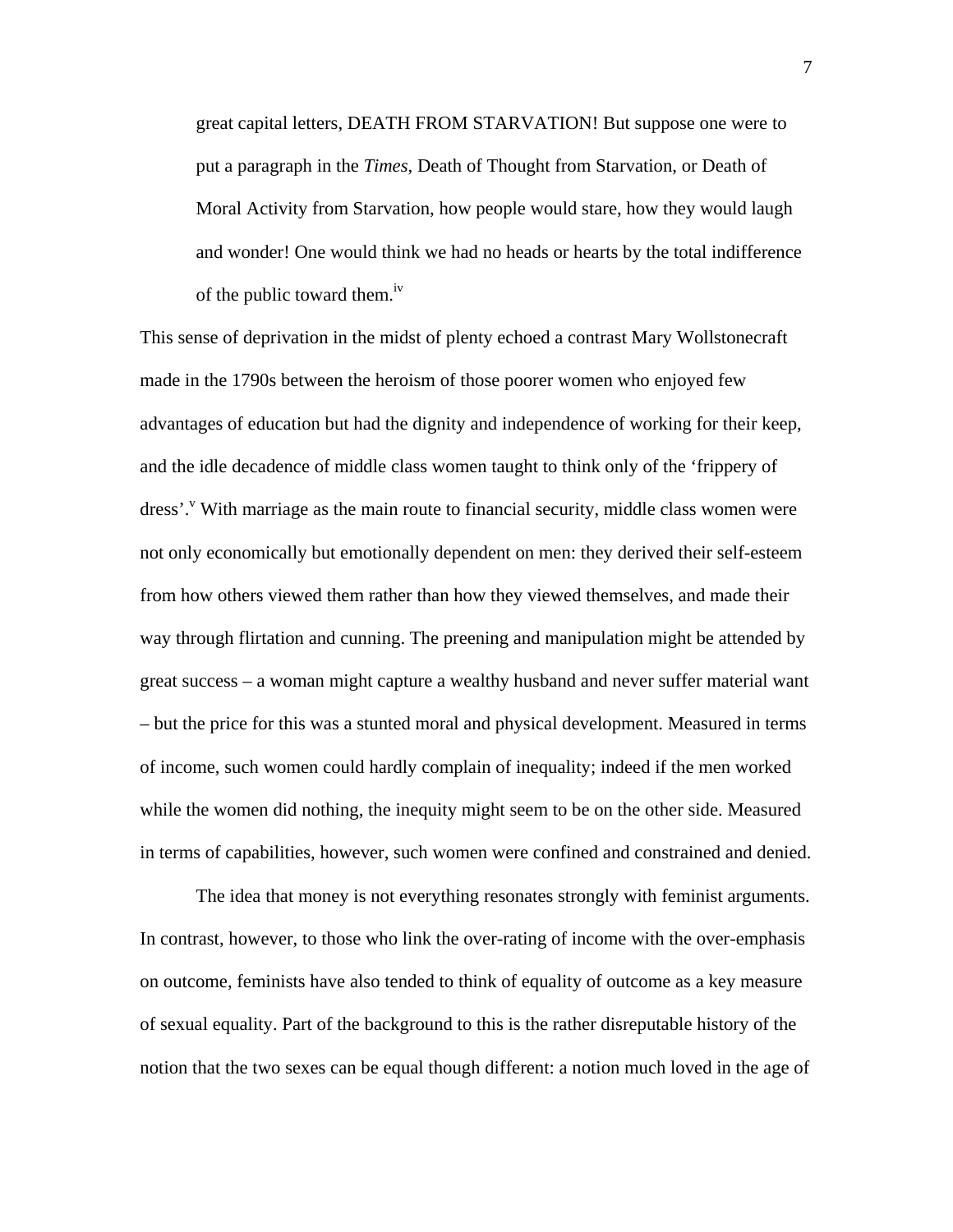'separate spheres', when it was employed to justify women's exclusion from the suffrage or to explain why they could so usefully serve in local government but would be tarnished by the right to vote in national elections. The celebration of maternal instinct has been periodically wheeled out to justify male incompetence in caring for children, references to 'nimble fingers' are employed to explain women's concentration in certain sectors of industry, while their supposedly superior capacity for inter-personal relations makes them just perfect for social work. Feminists haven't always refused the idea of equal though different, and when confronted with the prospect of mimicking the worst aspects of masculine existence – high octane aggression, or never seeing your children from first thing in the morning till last thing at night –many have backed away from notions of 'strict' equality. Some then argue that desegregation is less urgent than the revaluation of women's work or women's qualities, so rather than insisting that men and women should be equally represented in all occupations and roles, they may argue for a shift in social priorities and values that recognises the equal importance of what women do. But more commonly, the critique of 'masculine models' of employment or rationality has generated an argument for convergence. Both sexes should be able to strike a new balance between work life and family; or both sexes should be able to moderate the strictness of impartial justice with the compassion of care.

In such arguments, equality is understood very much in outcome terms, though with outcome significantly broadened to include occupations, activities, and responsibilities as well as the distribution of income and wealth. The crucial move is the claim that equality of opportunity is a chimera if it has not generated equality of outcome in these fields. If the result of all our disparate choices and opportunities is that men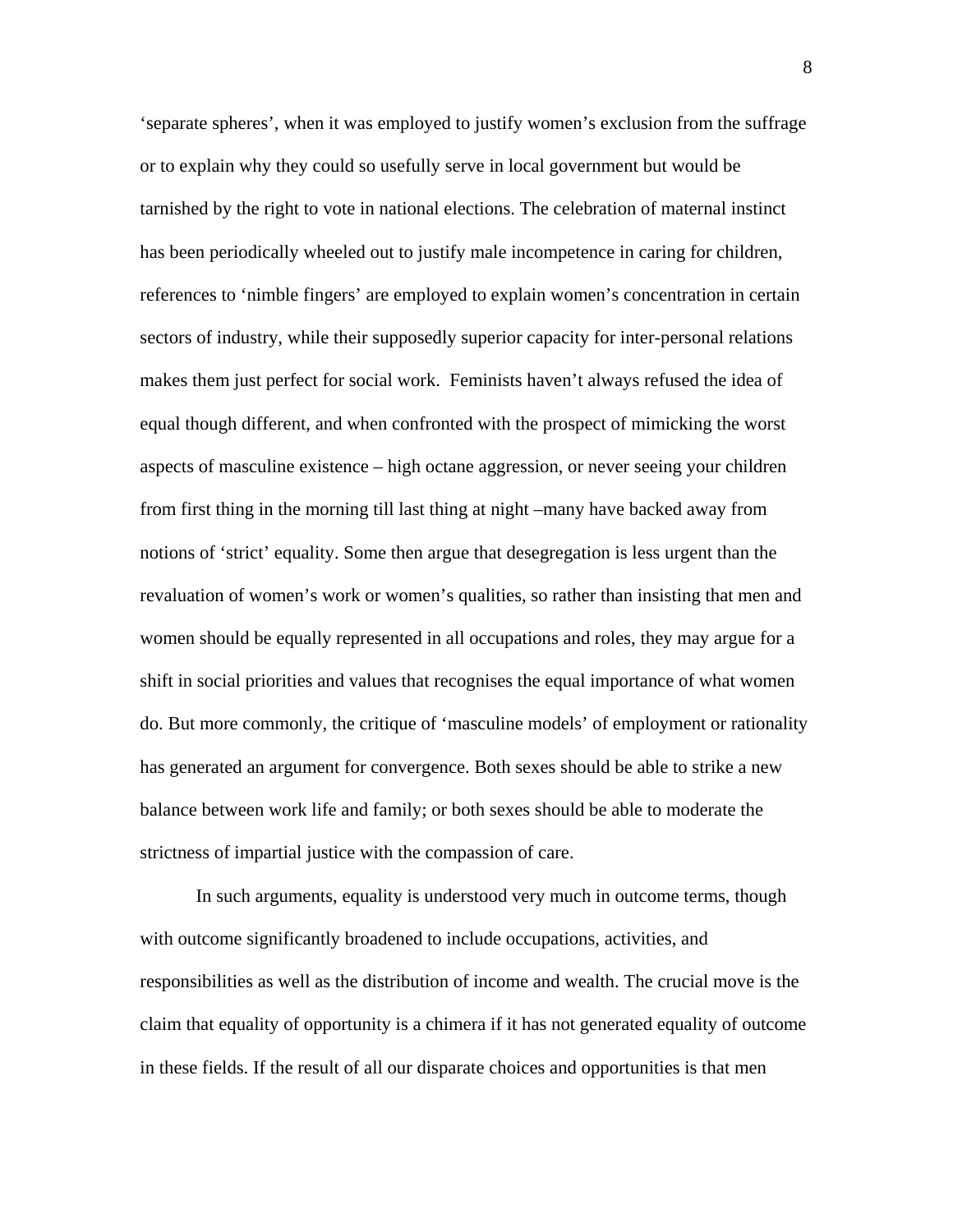nonetheless congregate in the higher echelons of the economy, predominate in positions of political influence, sweep up all the literary prizes, and never collect the children from school, the presumption must be that the opportunities were not so equal. We can judge, that is, the extent of the equality by checking on the results, and should be reluctant to credit an initial equality of opportunity if the outcomes prove so dissimilar.

The argument I pursue in this paper is that equality of outcome – measured here not in the ideologically loaded terms of preference satisfaction nor in the narrower metric of income and wealth, but across the broad spectrum of resources, occupations, and roles - has to be taken as a key measure of equality of opportunity.<sup>vi</sup> When differences of outcome are explained retrospectively by reference to differences in personal preference, this assumes what has to be demonstrated: that individuals really did have equal opportunities to thrive. In many cases, moreover, these explanations reproduce ideologically suspect stereotypes about particular social groups: that 'women' for example, care more about children than men, or have less of a taste for political power. When outcomes are 'different' (read unequal), the better explanation is that the opportunities were themselves unequal. There is room for a stronger argument that presents equality of outcome as itself an intrinsic good, and I note some cases where I believe this to apply. But even if we leave aside this stronger argument, outcome equality cannot be regarded as the crazy alternative to equal opportunities. These are not opposing conceptions of equality, but on the contrary, closely linked.

### **Equality of outcome 1: gender, 'race', and political representation**

I approach this in three stages of increasing difficulty. The first relates to issues of political representation, and reasons for thinking that systems of representation should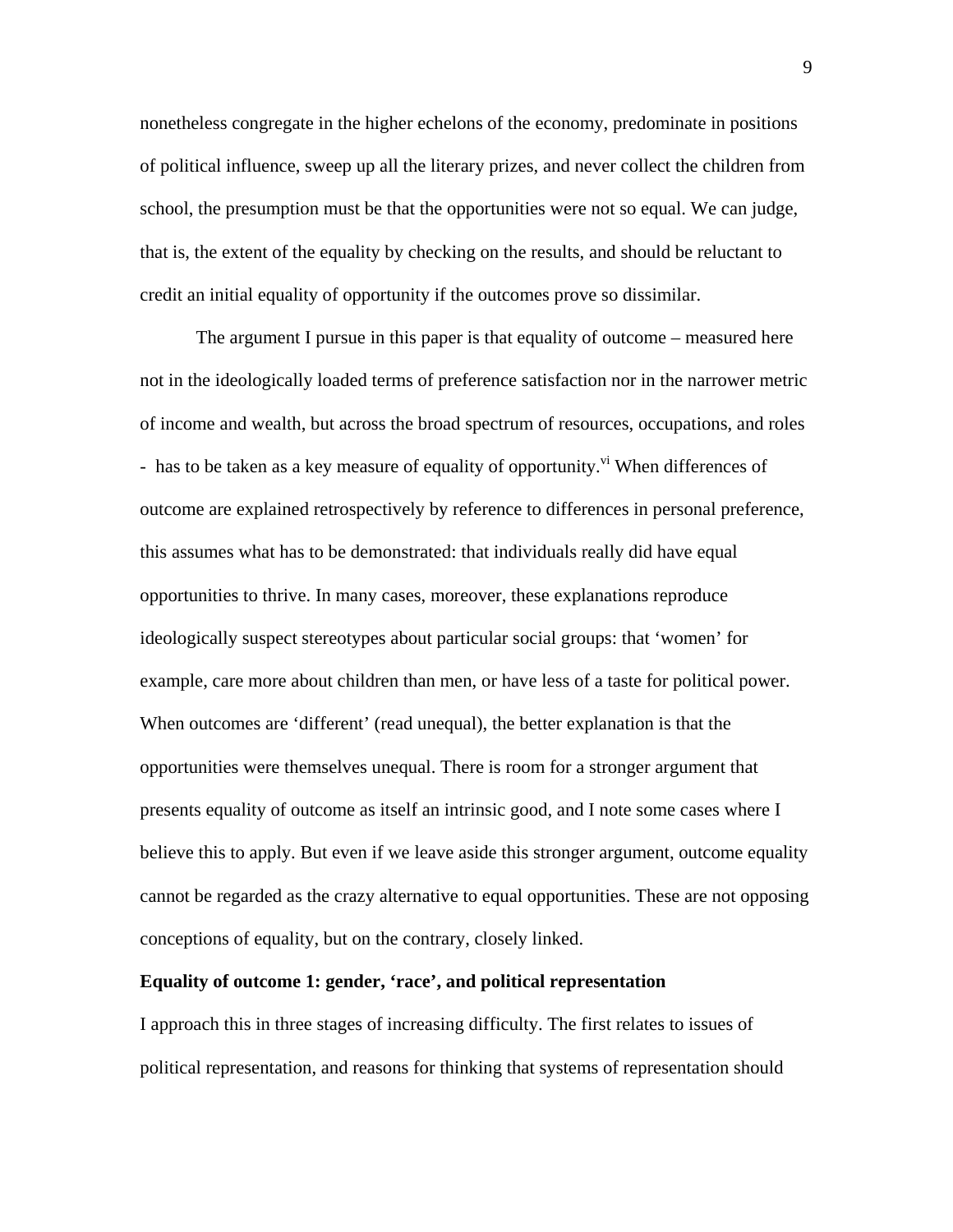deliver an **equal** outcome between women and men, and a **proportionate** outcome (roughly in line, that is, with proportions in the voting population) for ethnic and racial groups. <sup>vii</sup> Though now so unfashionable in other contexts, the idea that equality should be measured in outcomes as well as opportunities is widely canvassed in relation to political representation. As the sorry statistics of women's under-representation in politics demonstrate, the equal right to vote and stand for election does not translate in any automatic way into parity between the sexes; nor does the enfranchisement of ethnic and racial minorities guarantee that individuals from these groups will be elected to political office. Where the imbalance stems from overt discrimination, all good democrats will recognise an illegitimate inequality. No-one would claim that opportunities were equal if selection committees refused to interview female candidates or rejected anyone with a foreign-sounding name: that kind of overt discrimination is out of order on any understanding of equality of opportunity. But when political parties take the further step of introducing regulations to ensure an equitable distribution between men and women, or white people and black, they step over into a discourse about equality of outcome.

A surprising number have taken this step (though much more commonly in relation to gender than race): witness the extensive reliance across the world on quota arrangements requiring parties to field a minimum number of women candidates; or the UK Labour Party's use of all-women short lists in the run up to the 1997 election; or the recent 'parite' legislation in France that requires parties to field equal numbers of men and women in their electoral lists.<sup>viii</sup> The aim of such initiatives is to guarantee not just equality of opportunity but equality of outcome as well. More precisely, perhaps, those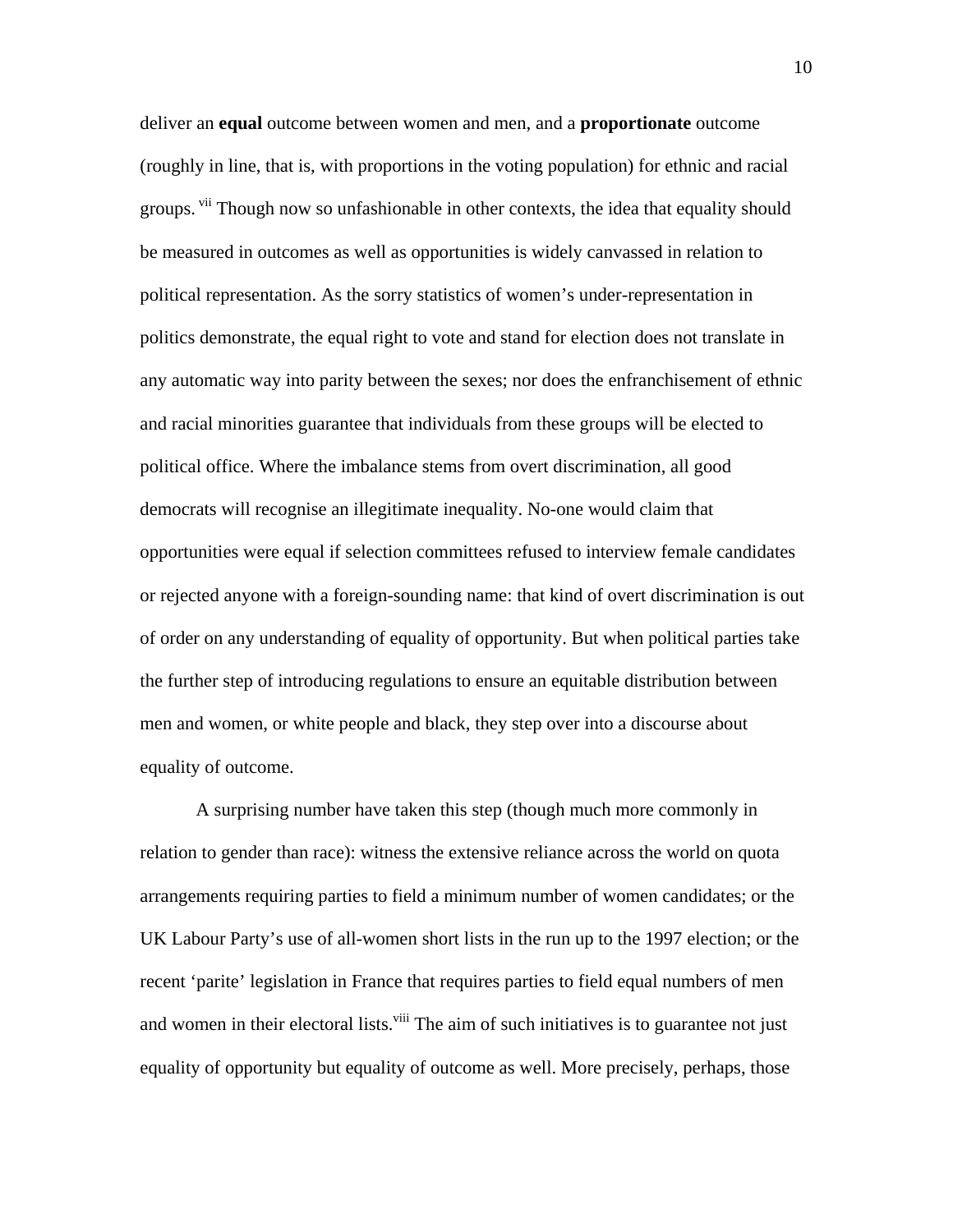who have campaigned for these changes argue that there is no real gap between these two. If the outcome is a disproportionate number of white, male representatives, then the opportunities were clearly not equal.

 Part of what is being claimed in this argument is that a disparity arising from overt discrimination should not be regarded as significantly different from one that arises out of structural constraints. There is nothing particularly mysterious about the underrepresentation of women in politics, for in societies still shaped by a male breadwinner model and still requiring women to shoulder the bulk of care responsibilities, it is entirely predictable that more men will be available for a full time political career. Men will be more concentrated in the occupations that tend to lead to political life, and will be perceived as more authoritative than women in speaking on public affairs. Women, meanwhile, will be less confident in putting themselves forward and more easily discouraged by perceptions of politics as a man's world. The parallel underrepresentation of people from an ethnic or racial minority owes quite a lot to direct racism, but here too there will be seemingly 'objective' differences in educational and employment histories or length of time spent in mainstream politics. These socially constructed differences – themselves expressions of inequality – can be as important in their effects as overt discrimination; you don't have to hypothesise all men as sexist pigs or all white people as racists to explain the continuing under-representation of women and ethnic minorities.

The case for parity of representation between women and men, or proportionality according to ethnicity and race, depends in part on breaking down the distinction between overt discrimination and structural constraint. To say this is not to say there are no

11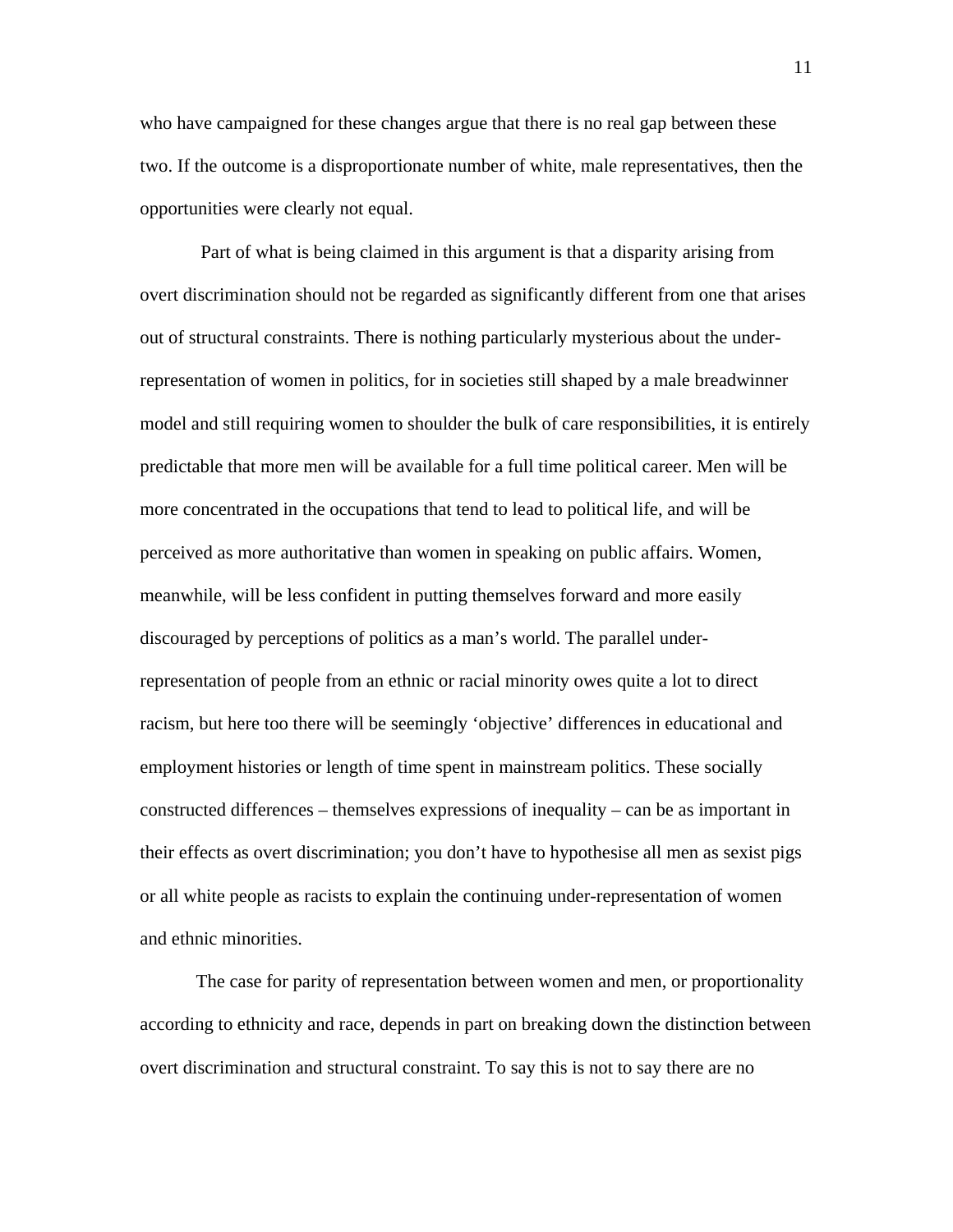differences: aside from anything else, it is usually easier to tackle overt discrimination than to engage with structural differences that run through the entire organisation of social life. Societies can make discrimination illegal, but they are unlikely to make it a criminal offence for couples to arrange their lives according to a male breadwinner/female dependant model. There are no great resource implications (beyond perhaps some minor monitoring costs) in requiring selection committees to abide by nondiscriminatory practices, but it would involve a major commitment of public funds to tackle occupational segregation by gender and race, or make good quality child care fully available to all. Many people, moreover, would say that actively discriminating against someone is more morally reprehensible than being part of a social arrangement that has the effect of keeping people out, for while we can change our own practices, we may have little influence on wider social arrangements. Such differences are not negligible, but they do not mean that overt discrimination is the only thing that should bother us. Where there is a marked variance between the gender and ethnic composition of the voting population and the gender and ethnic composition of their political representatives, something is skewing the results.

 If nothing were stopping people, if nothing got in their way, we would expect a roughly random distribution of political office and influence among all citizens: no marked preponderance of people with blue eyes, no marked under-representation of those with short hair. The only legitimate discrepancies would be those that mapped on to politically salient characteristics, so we wouldn't be surprised if our political representatives turned out to be more literate or articulate than the average citizen, in fact we'd probably be rather relieved. But we would – or at least should – be surprised if they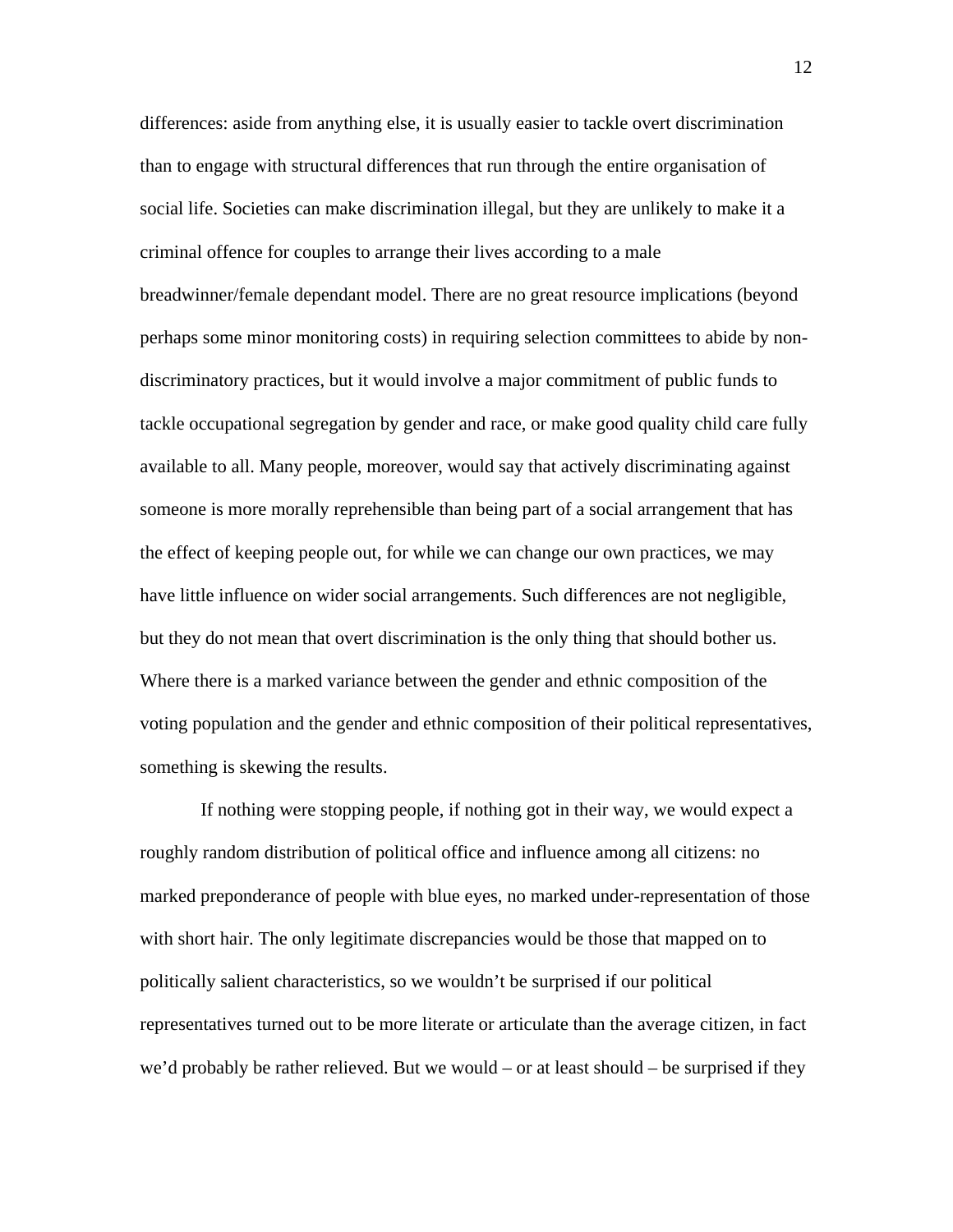turned out to be more male or more white, for why would either gender or 'race' be associated with whatever the society has come to regard as relevant political attributes? Failing some weird stretch of DNA that attaches sex and race to the capacity to make speeches or deliberate on public affairs, the only explanation for under-representation is that something is blocking the way. At this point, it isn't hugely significant whether the obstacle is a male conspiracy to exclude women or the sexual division of labour: whichever it is, there is some illegitimate process of exclusion. The outcome then becomes the measure of the opportunities, for if the outcome is not equal, we can be reasonably certain that the opportunities were not so.

The above argument takes equality of opportunity as the primary objective, but treats equality of outcome as the test for identifying whether the objective is achieved. Because what is at issue here is the distribution of political office, we can in this case add a further argument that presents equality of outcome as an intrinsically desirable goal. Implausible as it is to treat gender or 'race' as good indicators of the capacity to engage in politics, there is an important sense in which these **are** politically salient characteristics when it comes to choosing political representatives. Representatives are not chosen on the basis of a politically neutral list of abilities – a selection process that could generate a chamber of identikit politicians, all scoring equally on their verbal and written skills – but because they are felt to represent voters' experiences, interests and views. Closeness of fit matters in this. In my view, this implies not only a reasonable match in terms of political ideas and policy objectives but also a good fit in characteristics such as gender, ethnicity and 'race'. A decision-making chamber that acts for both sexes but is composed exclusively of one cannot be described as representative; nor can one that legislates for an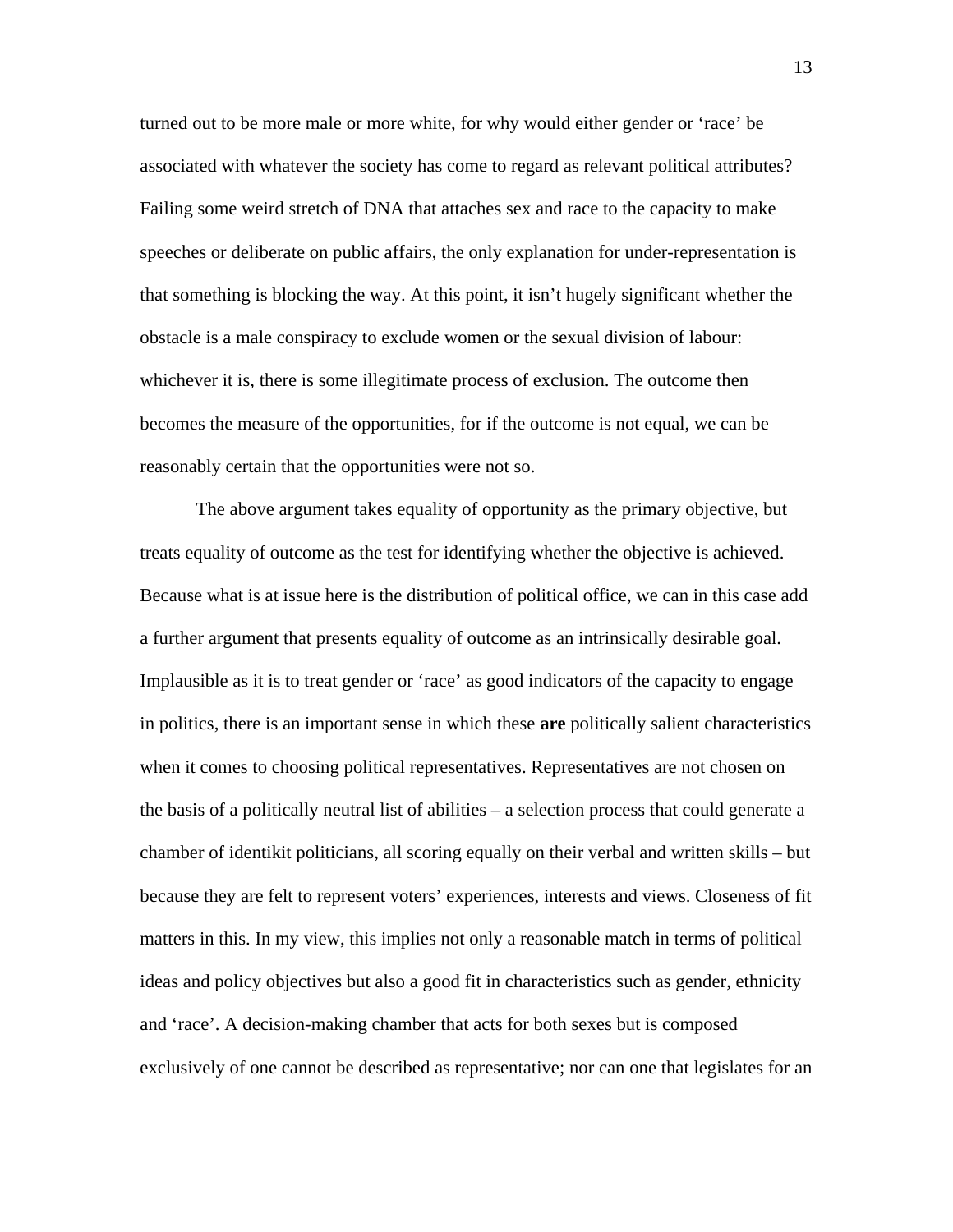ethnically diverse community but draws its representatives from only one group. Where the nature of representation is at issue, equality of outcome is not just a way of scrutinising the claims of equal opportunity. It becomes an important objective in itself.

The case for the above depends on various sub-theses about the relationship between people's life-experiences, priorities and judgements that I have developed elsewhere<sup>ix</sup>; and involves the (surely plausible) claim that a person's understanding of political issues and priorities – as well as willingness to advocate particular courses of action – will be influenced by his/her location in the social hierarchy. (At its simplest, those who have experienced a particular form of discrimination are likely to see things others will miss.) I shall not rehearse these arguments here, but for present purposes shall simply assert that the gender and ethnic composition of any body of representatives is an important measure of whether that body is indeed 'representative'; and that when there are considerable differences of experience attached to being male or female, white or black, in an ethnic majority or ethnic minority, these differences should be reflected in any decision-making body.

This delivers a rather neat argument to the effect that the outcomes would be much the same between both sexes and across all ethnic groups if there were no significant differences between them; since the outcomes are not the same, there clearly **ar**e differences, and therefore the outcomes ought to be more equal. The fact that there is an under-representation of certain groups already establishes that they must be differently positioned within society. It must be that certain groups have less access than others to education; or are concentrated in occupations that make it harder for them to enter politics; or are so busy bringing up children they never get to political meetings; or are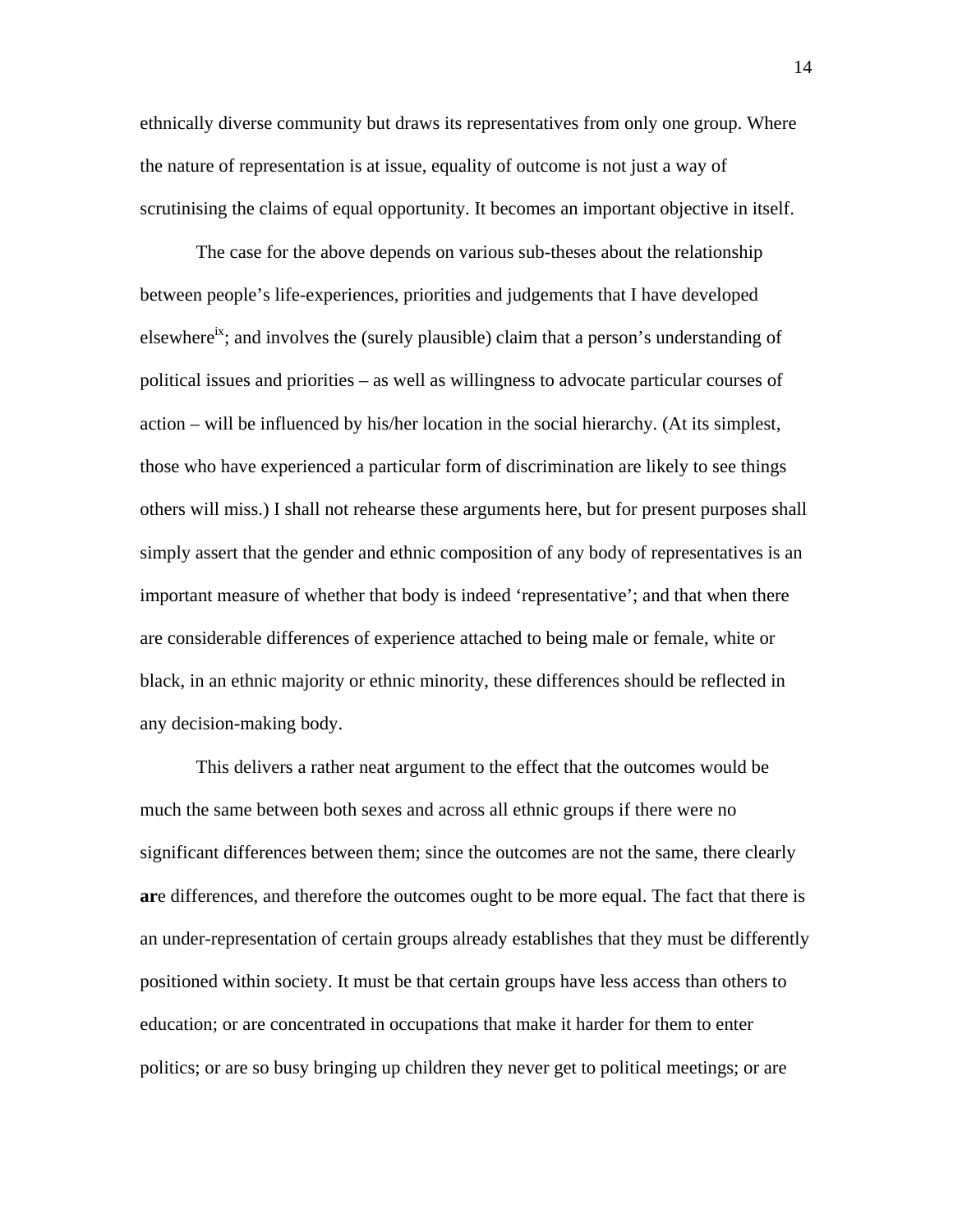simply regarded as inferior beings who cannot be trusted with a representative's job. These differences must be quite large, large enough to explain what is a significant under-representation, and if there are such differences in people's lives, it becomes that much less plausible to say that all groups are equally well represented when only one of a variety of groups exerts a monopoly over political life. Either we are sufficiently similar in our concerns and interests and experiences for the sex or ethnicity of our representatives to be irrelevant –in which case, the similarities in our lives would already throw up a rough parity in representation. Or we are in truth very differently situated, in which case there is a compelling political argument for ensuring not just a formal equality of chances but equal outcomes as well.

### **Equality of outcome 2: gender, 'race' and the social division of labour**

The second question – at an increasing level of difficulty - is whether these arguments also apply to an equal distribution in terms of income, occupations, responsibilities and time. Everyone would presumably agree that sexual equality means no discrimination against women, no barriers that prevent them pursuing the same kind of opportunities and careers as men, and equal payment when they do the same kind of work. But does equality additionally mean that men and women should be distributed in equal numbers across all occupations and income brackets – equal numbers in engineering and nursing, equal numbers in the board room and cleaning the offices at night? Does it mean **no** sexual division of labour, no difference between the sexes in the balance they strike between work life and family, no difference in the proportion of their lives they devote to caring for the young, sick and old? By the same token, racial equality is widely understood to mean equal opportunities for all regardless of skin colour and ethnic origin,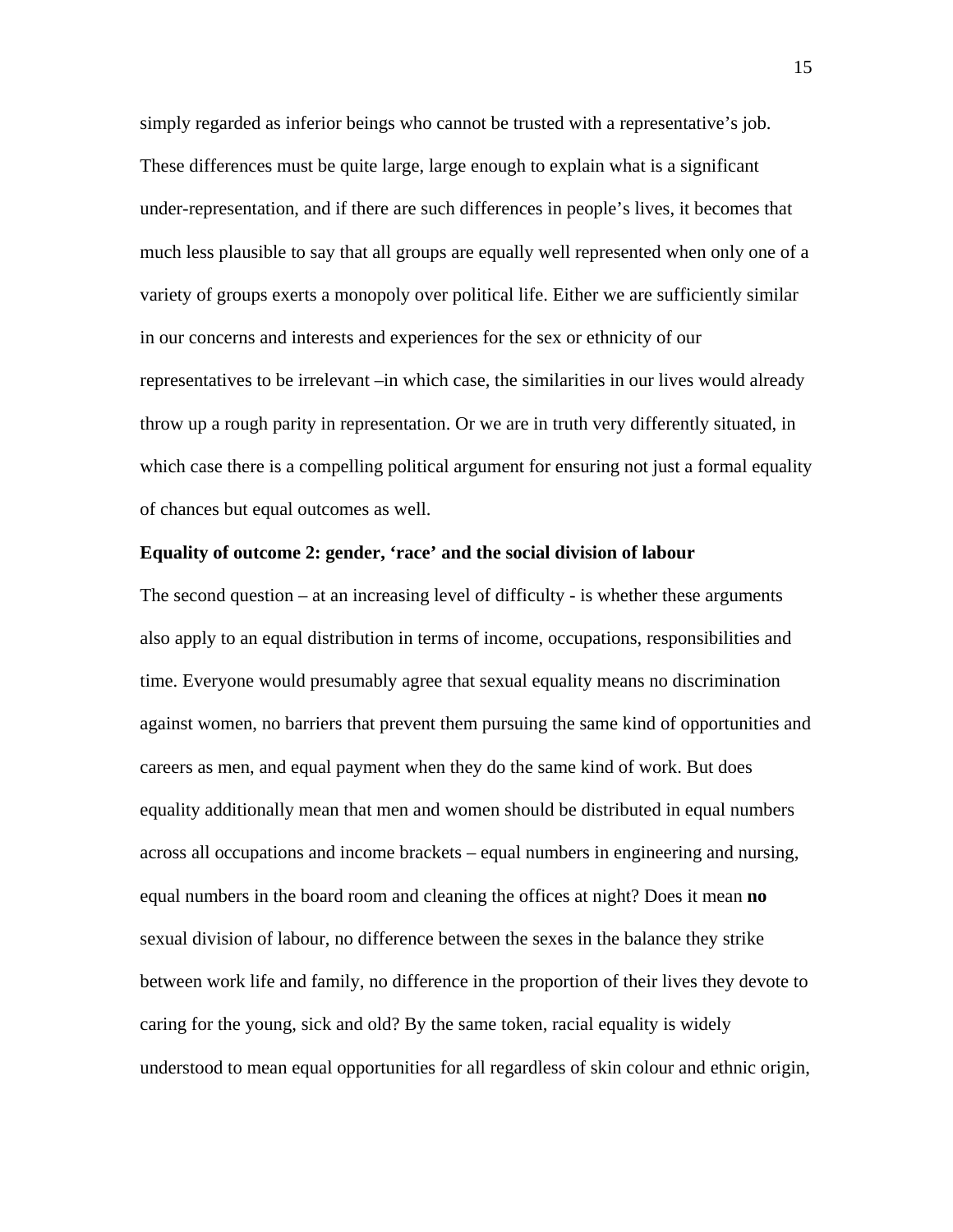and surely implies equal pay for equal work. Does it also mean there should be no variation between ethnic groups in the kinds of work they  $d\sigma$  – so to take stereotypical examples from the UK, no over-representation of Asians among those running corner shops, no under-representation of African-Caribbeans in academic jobs? The issues parallel those that arise in relation to political representation, revolving around the distinction, if any, between overt discrimination and the less direct but pervasive barriers that arise from past history and present social arrangements. However, the counterargument about choice is often felt to be stronger here, for while it is hard to believe that one group would deliberately choose to have less political influence than another, it may be more plausible to think its members would choose a different life-style or set of occupations.

In **Culture and Equality**, Brian Barry detects an inconsistency in multicultural arguments for proportionality, arguing that one cannot simultaneously say that cultural differences should be recognised and supported, and yet that no consequences should flow from this. One cannot, that is, take liberal societies to task for failing to acknowledge cultural diversity, and yet continue to think it inherently unfair and oppressive if one aspect of this cultural diversity 'is that members of different groups tend to cluster in different occupations by choice'.<sup>x</sup> If Sikhs, for example, are to be encouraged in their cultural difference by legislation that exempts them from regulations requiring motor-cyclists or construction workers to wear protective helmets, we can hardly be surprised if they exhibit their cultural difference by preferring one kind of work over another. 'Equal outcomes can be secured only by departing from equal opportunities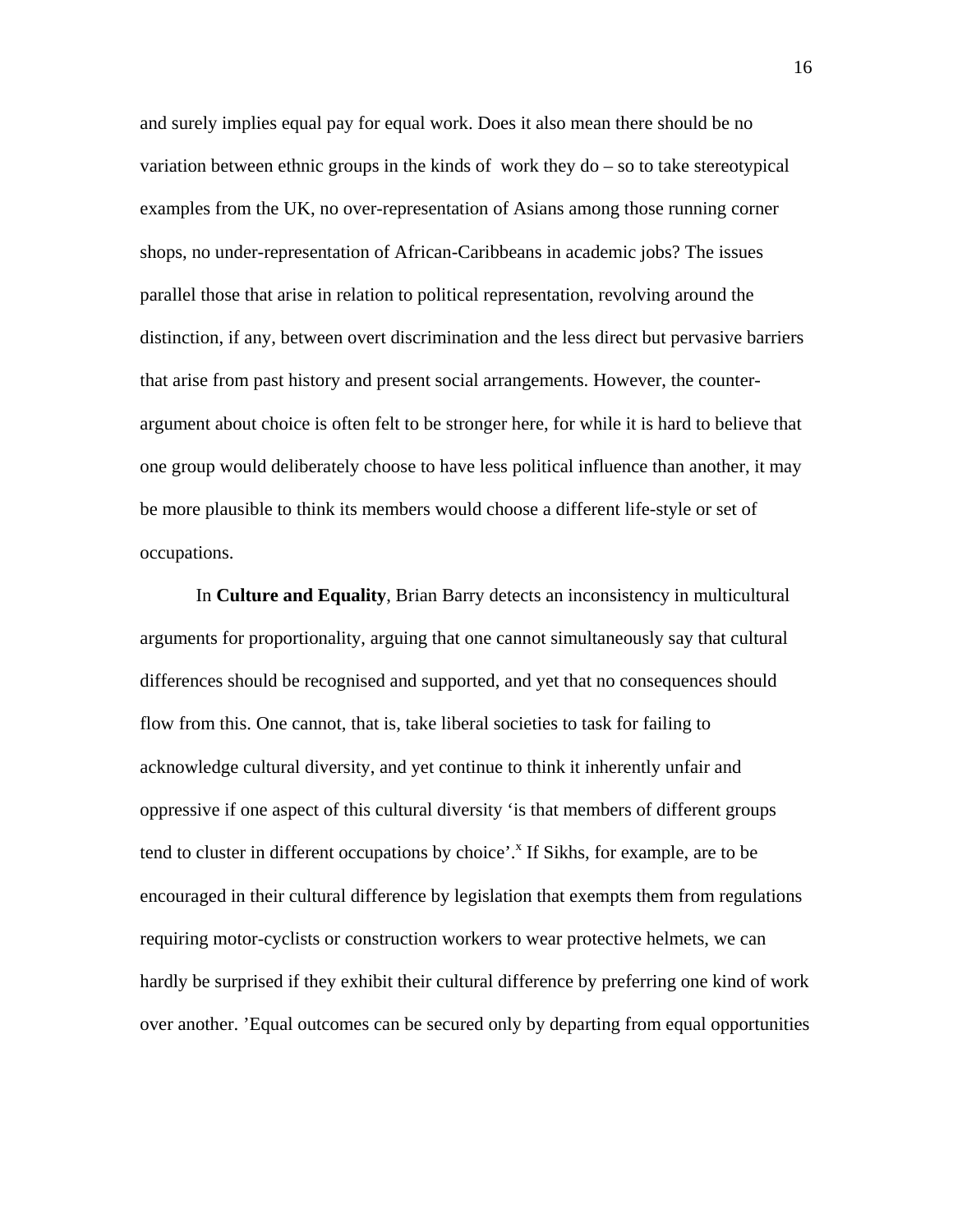so as to impose equal success rates for all groups. A culturally diverse society cannot be conceived as one in which everyone is trying equally hard to achieve the same goals'.<sup>[xi](#page-31-7)</sup>

To my mind, Barry falls into another kind of inconsistency, for he simultaneously wants to play down the significance of cultural difference (viewing it as a mistaken label for what are more commonly differences of class) while still relying on it to explain occupational segregation; but he does have a good point here. If there is indeed some 'cultural' difference that draws certain groups disproportionately into higher education and others into the construction industry, it would be weird to present this outcome as at odds with equality; and particularly weird if one also believed that cultural diversity was a positive feature of contemporary life. The problem, however, with invocations of cultural difference is that they risk re-cycling tired stereotypes about cultural groups, and often rely on what Uma Narayan has characterised as a 'package picture of cultures' that underestimates the porosity of cultural boundaries and overestimates the homogeneity of each cultural group.<sup>xii</sup> It would be intellectually arrogant to dismiss the possibility of cultural difference, but when documented differences in occupations, life-styles or income are explained backwards by reference to presumed differences in preferences and tastes, this closes a circle that should be re-opened.

Where there are known inequalities in background conditions, the burden of proof lies with those who proclaim 'difference' rather than inequality as the cause. In most cases, alternative explanations for occupational or educational diversity spring readily to mind: thus that groups facing employment discrimination will set particularly high store by the educational qualifications that could cancel out the effects of racism, or will find more ready and secure chances of employment if they seek out occupations dominated by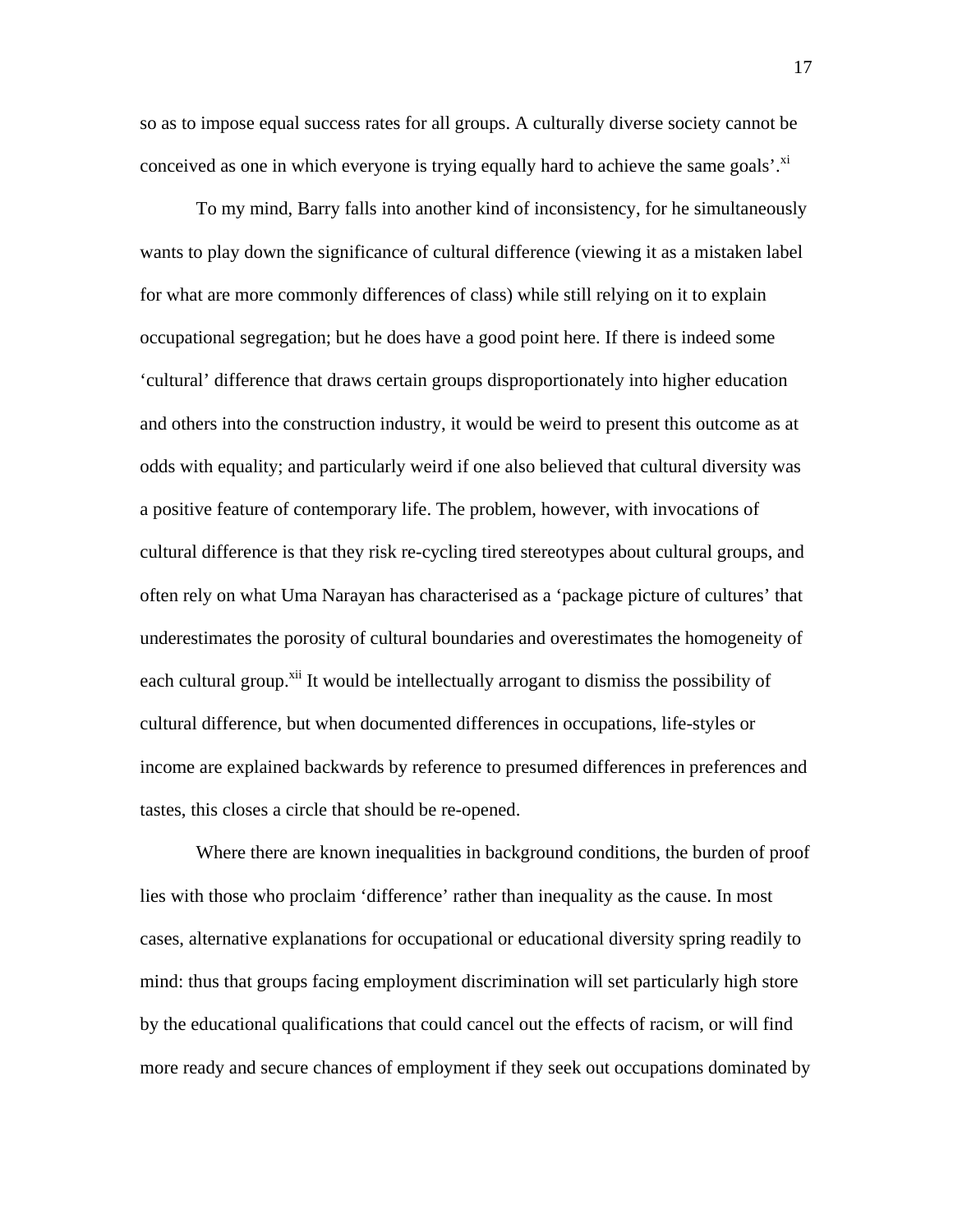members of their own ethnic group, or will have more chance of avoiding employer discrimination if they chance their hand in the small business sector. The choices migrants, for example, make do not reflect some 'pure' set of cultural preferences; in most cases they involve a pragmatic adjustment to an often unwelcoming environment that had made some options more attractive than others.

In relation to gender, it is frequently said that men and women want different things: at its starkest, that the reason we have a sexual division of labour is that women have a higher preference for children. Women may, that is, have a different scale of values – and if so, why should we require strict parity between the sexes as a condition for gender equality? Barry takes up Iris Young's suggestion that a disproportionality between the sexes in positions of high status is prima facie evidence of discrimination. Well, maybe, he responds, maybe it does indicate that the society has denied women equal opportunities with men. But what if women were just as highly educated and qualified as men, 'but disproportionately chose to devote their lives to activities incompatible with reaching the top of a large corporation<sup>'xiii</sup>, what if there was just a different distribution between the sexes of achievement-oriented dispositions? The answer, of course, is that there **is** a different distribution, as there has to be given current social structures. Somebody has to devote her life to these activities that are incompatible with reaching the top of a large corporation, somebody has to make sure that the children are fed and clothed and get their homework done in time, and since no society has yet organised itself so that these activities can be shared equally between women and men, it's a fortunate fact of life that many women actively volunteer. To take this, however, as evidence that the distribution of caring and achievement orientations is intrinsically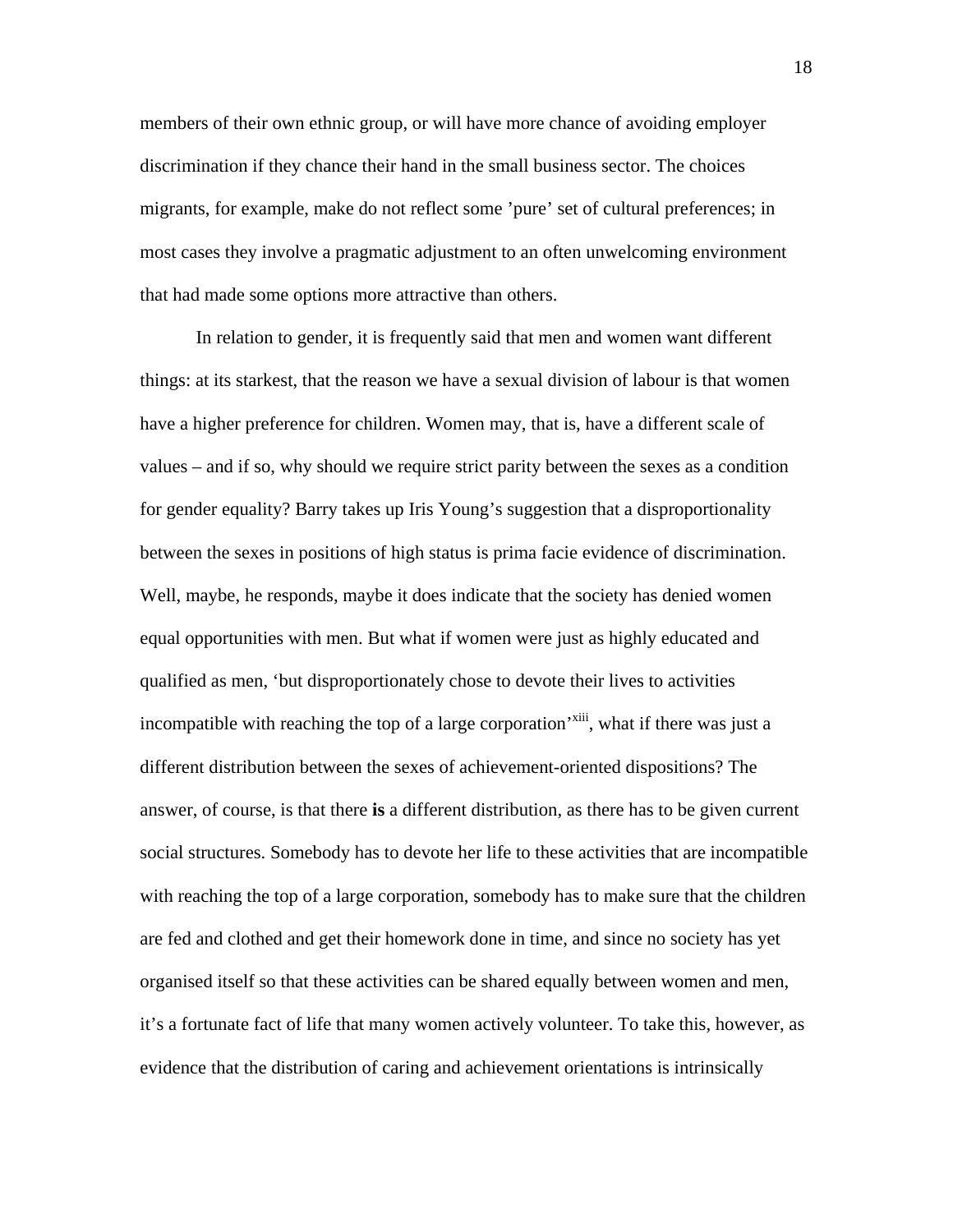linked to sex is to presume in advance that the causation goes one way. It is far more plausible, in my view, to see it as evidence that people accommodate themselves to whatever they perceive as the options before them. As Roemer puts it in a related argument: 'preferences are often adjusted to what the person falsely deems to be necessity, and society does her no favour by accepting the consequences that follow from exercising them.'<sup>[xiv](#page-31-5)</sup>

When contesting the legal restrictions that denied women access to the full range of educational and employment opportunities, John Stuart Mill argued that we could not know what women wanted or were able to do until they were given the same opportunities as men.<sup>xv</sup> He hoped and suspected that women **would** have different dispositions and that most of them would seek their fulfilment within the family; and he spent much of his energy exposing the brutalities and inequalities in the family that currently made this such an unattractive option. But Mill still focused more narrowly on examples of overt discrimination, and this meant he did not engage with the wider social and institutional arrangements that also affect what women wanted or were able to do: what provisions, if any, are made for childcare, whether the length and patterns of the working day are compatible with all adult members of a household being in paid employment, and whether the culture and ethos of particular occupations has been cast in an exclusionary masculine mould. Once we add these in, it becomes clear that we are still a long way from the circumstances in which women and men could be said to choose 'freely' according to their dispositions; we still cannot say what women want and whether what they want differs systematically from men.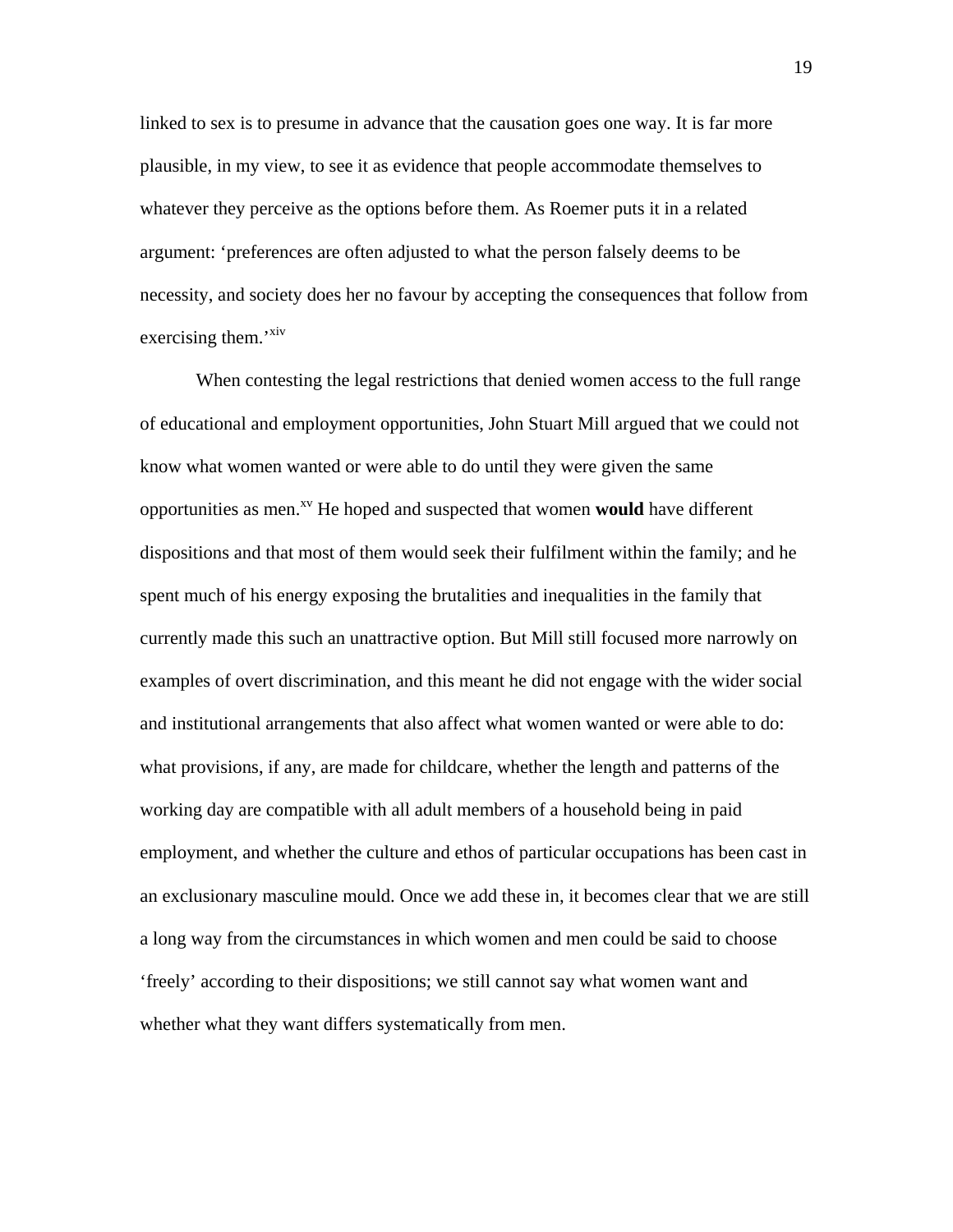In the case of gender, I happen to think that equality of outcome is an intrinsically desirable goal, and that our lives would be both richer and freer if there were no significant difference between the sexes in the distribution of income or time or roles. But the argument does not depend on that quirk of my personality. For both gender and culture, we must leave it as an open possibility that there **are** different scales of value or different attitudes to material success: to return to one of the opening points, money is not all that matters, and it may be that groups differ precisely in their estimation of its worth. But treating either 'women' or 'cultural groups' as homogenous entities, characterised by some core values that set them apart from 'men' and other 'cultural groups', is theoretically suspect and empirically plausible. When there is, in addition, an abundance of alternative explanations for differential success rates - histories of educational disadvantage, the association of certain categories of work with certain categories of people, racism, sexism, inadequate childcare provision, work patterns shaped around the expectation that each worker has a wife at home –the safer bet is to work on the assumption that all groups would normally have the same rate of success. Where this fails to materialise, it is likely that something is blocking the way. The implication, to repeat, is that we can only be confident that opportunities were equal when the outcome is equal too. Any systematic disparity in outcomes – whether this be a concentration of certain groups at certain points of the social hierarchy or a marked segregation of occupations and roles - alerts us to a likely inequality in initial opportunities. (This is indeed the standard presumption in studies of racial or sexual discrimination, where an under- or over-representation in particular categories of work is usually taken as prima facie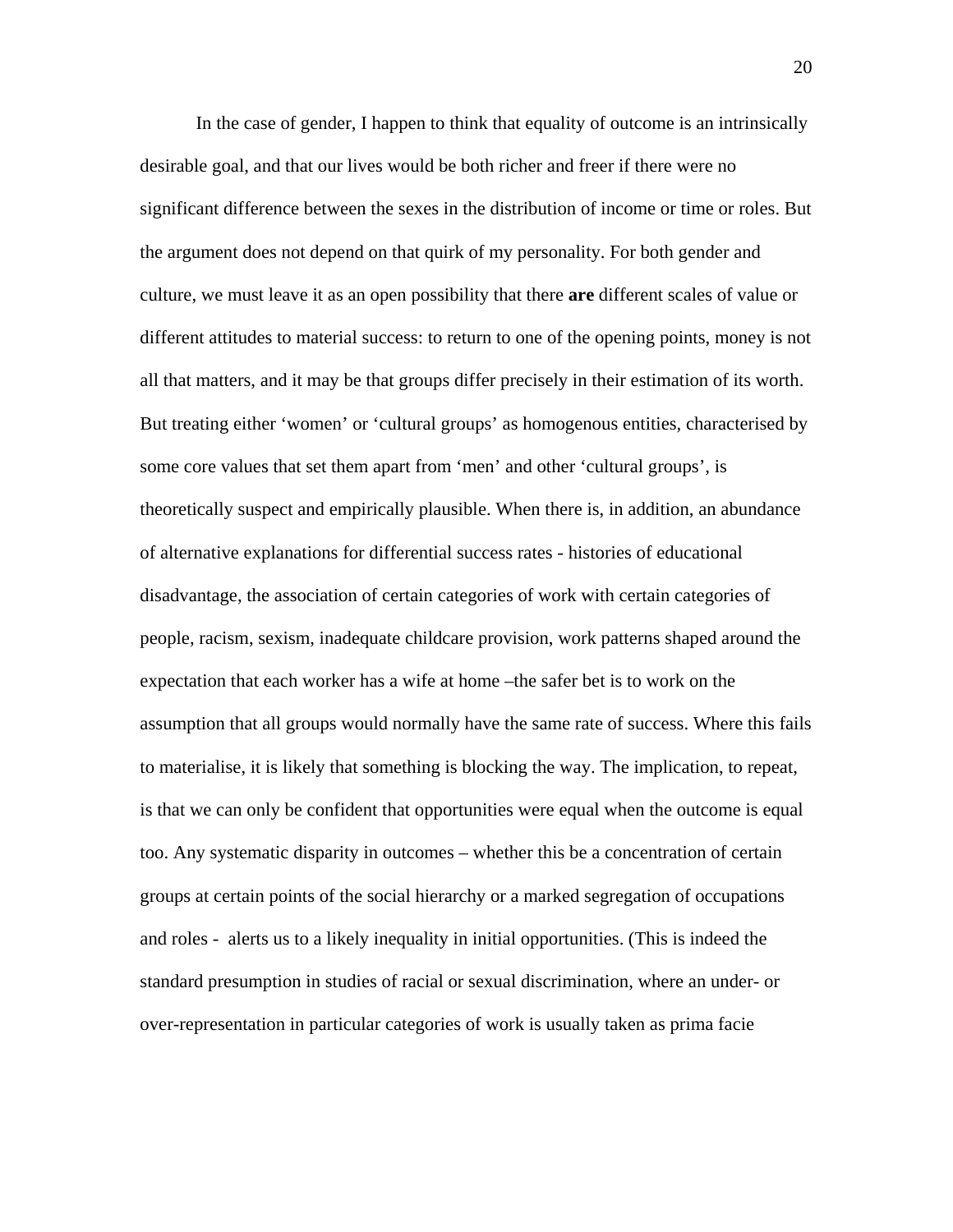evidence of discrimination, even if there is no supporting material documenting deliberate exclusion.)

#### **Equality of outcome 3: from groups to individuals?**

This brings me to the third level of difficulty, which is whether there is a case for measuring equality by outcome that extends beyond the possibly special cases of gender, ethnicity and 'race'. Despite my scepticism about whether systematic differences of ability or disposition can be mapped onto these particular categories, I am not so naïve as to doubt the existence of individual difference. Individuals vary in their abilities, characters, and dispositions, and though the variance is often exaggerated by social and educational inequalities, people are indeed different in what they want and are able to do. Most of us, moreover, retain a strong attachment to the notion of personal responsibility. We believe that people should think about the consequences of their actions for their own lives and the lives of others; and parents endlessly tell their children that they cannot continue to rely on someone else to do things for them but will at some point have to assume responsibility for themselves. Even when we think that the penalties have been set too high –that people pay too high a price in cumulative disadvantage, for example, for the easily made mistakes of their younger years – we mostly want to hold on to some notion of personal responsibility. That being so, we seem to be committed to some significant differences in outcome, between individuals if not social groups.

 In the more comforting scenarios, these differences are simply that: differences not inequalities. Thus one person might get most satisfaction from engaging in some creative activity (painting, say, or writing, or playing the cello), might regard material possessions as an oppression, and career progression as just a form of self-importance.

21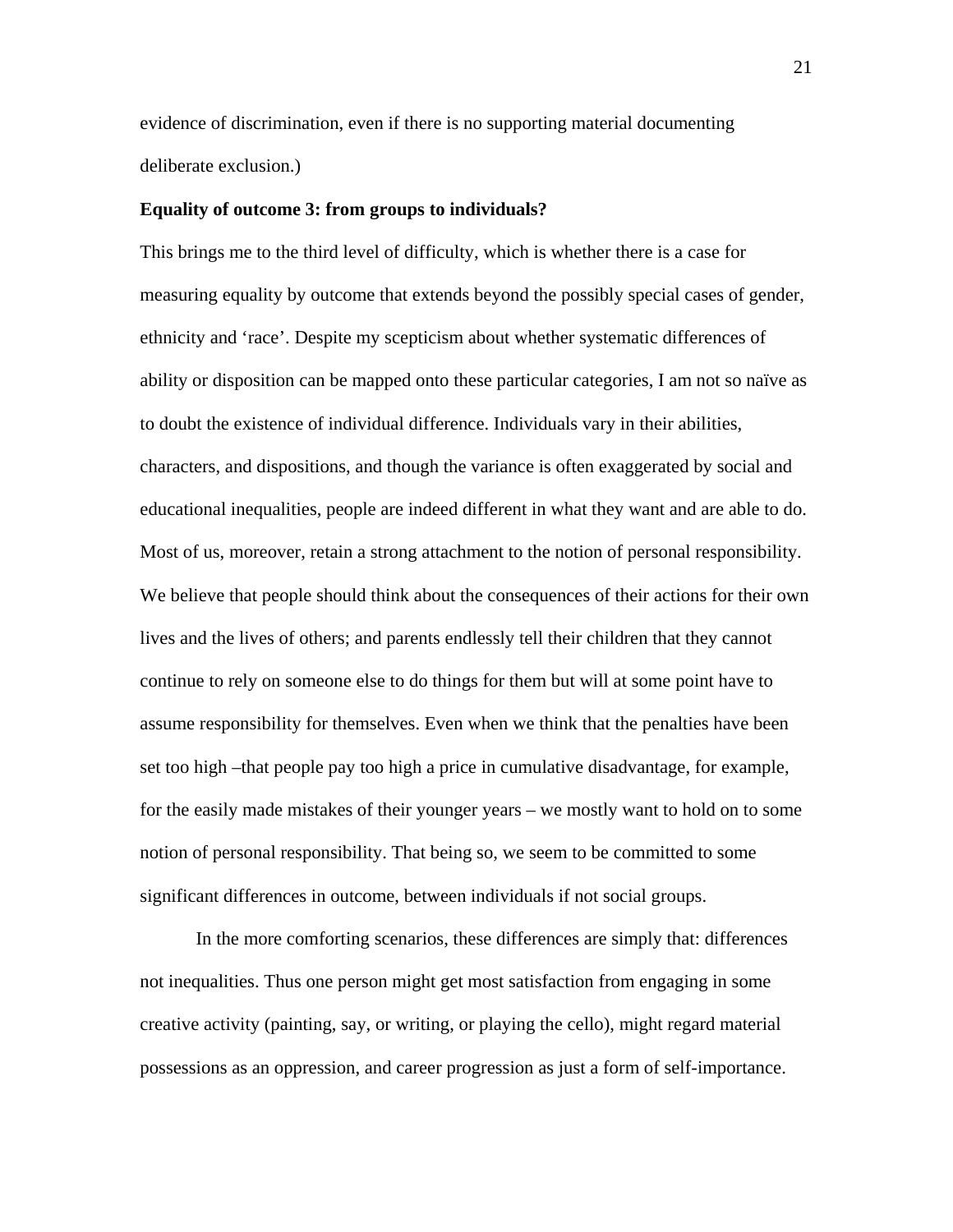The dedicated artist would experience no sense of inequity when watching her contemporaries climb the career ladder, accumulate possessions, and establish their authority over subordinates they can boss around, for none of these would hold any attraction for her. She would, if anything, feel mildly sorry for friends who had chosen that route. Another person might like the challenge of a physically testing and even dangerous job, and he too might feel mildly sorry for those who contented themselves with the safety of an office routine.<sup>xvi</sup> Yet another might regard work as nothing more than a source of income, wouldn't expect to gain any intrinsic satisfaction from her paid employment, and would be happy with the most tedious work so long as it generated enough money to pay the bills. There might be very significant differences between these characters in terms of income, social status, their chances of industrial injury, or the intrinsic satisfaction they gain from their work, but since each has positively chosen a particular combination, we need not describe these as inequalities.

I have argued that invocations of 'difference' should be treated with caution when they are employed to explain the positioning of social groups within the social division of labour or the distribution of income and wealth; and that group disparities are better regarded as a prima facie indication that opportunities are not yet equal. When it comes to variations between individuals, it seems inappropriate to insist on the same level of scepticism. Market considerations aside (I am aware this is a large caveat!), the one compelling argument against outcome equality is that it fails to take account of differences in aspirations and dispositions. This is indeed compelling when we are dealing with individual differences alone. It is hard to say what equality of outcome could mean when applied to the diversity of individual destinations: it surely cannot mean

22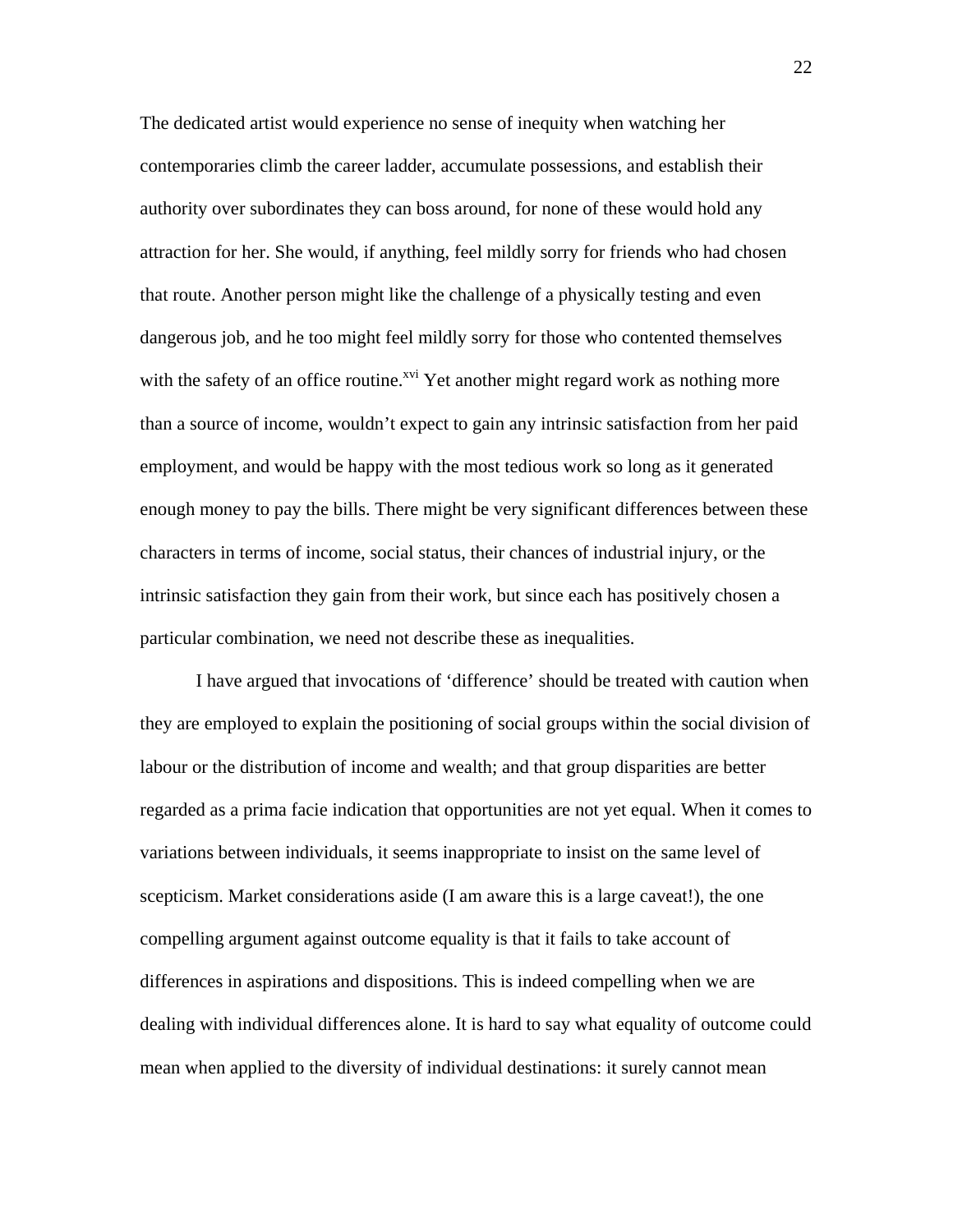providing each person with the same bundle of goods and activities, because we do not all value the same combination: and it cannot even mean providing each person with the same amount of money, because we do not all value money in the same way. When dealing with social groups, the variations are more easily averaged out, and it becomes inherently suspicious to attribute systematic differences in outcome to the different mindsets of different groups: this begs too many questions about why the members of one group might have ended up with a radically different set of preferences to another; and overlooks much we already know about the different conditions under which their choices were made. Outcome arguments make most sense when applied to the distribution of resources and activities between social groups. The issue, then, is not whether we can extend outcome arguments to apply also to the distribution of resources and activities between individuals, but whether current thinking misrepresents the effects of social relations and institutions as if these were generated by individual choice.

My own view is that this misrepresentation is rife in the contemporary literature on inequality. In recent years, political philosophers have conjured up a large cast of contrasting individuals around which to build their stories of equality, responsibility or choice: the connoisseur of fine wines who would be deeply unhappy if forced to drink vin ordinaire<sup>xvii</sup>; the man obsessed with photography who has to spend so much more to satisfy his tastes than his counterpart who loves fishing<sup> $xviii$ </sup>; the artist who chooses creativity over material possessions. Though this is rarely the explicit intention, the effect is encourage us to think that our chance talents and aspirations really do explain how and where we end up. This draws us into a discourse of individual variation that has less and less purchase on the larger issues of inequality: in a world where the 300 wealthiest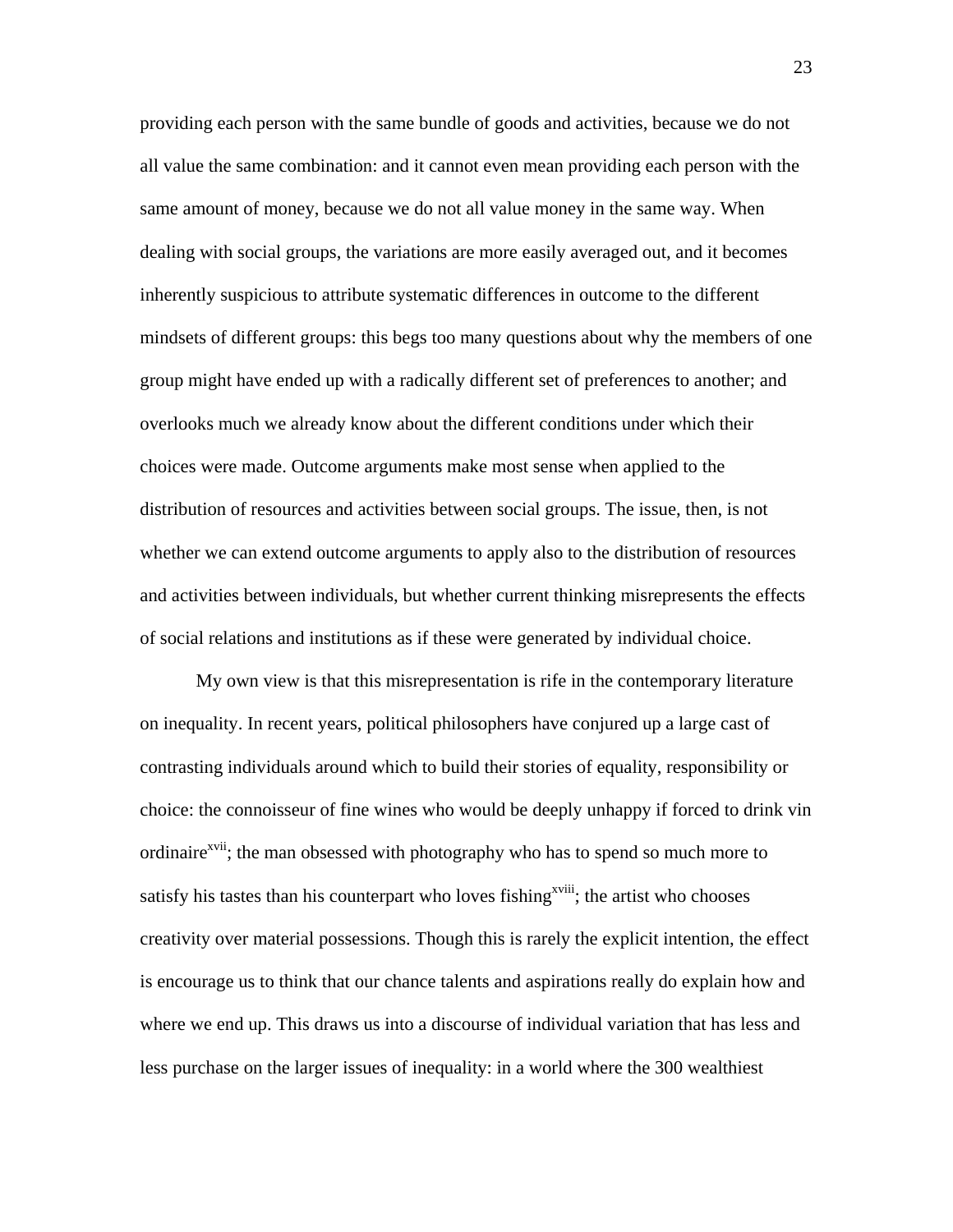individuals control assets equivalent to those of the poorest three billion, the distribution of resources is clearly about something more than the distribution of tastes or talents or the propensity for hard work.

There are many ways in which current writing on inequality understates the impact of social relations and structures, and I note here just three of the more obvious ones. First, the aspirations that shape our choices are themselves framed by our social location, most notably and persistently, by the impact of social class. British studies of the relationship between class of origin, educational achievements, and class of destination demonstrate an astonishingly persistent correlation despite all the changes of the last hundred years<sup>xix</sup>: we could attribute this to genetic inheritance; we might, more plausibly, stress the inequities in educational provision between fee-paying and state schools, and between state schools in rich and poor neighbourhoods; but educational experts have also highlighted the transmission of aspirations from parents to children, and the way our perceptions of what we might do reflect what our parents have done before us. The choices we make about our lives do not arise out of some pure ether. They are constrained by the resources available to us (which is, of course, addressed in the literature) but also by the ways in which our preferences and ambitions are formed.

A second problem is that the outcome of these choices depends in large part on the chances of what our society now values. We might, for example, make an eminently sensible set of choices in acquiring particular qualifications and skills, but then find that the twists and turns of the world economy have made these redundant. Or we might have skills that would have been much appreciated in another era, but be unlucky enough to live through times that attach more weight to something else. Or indeed we might have

24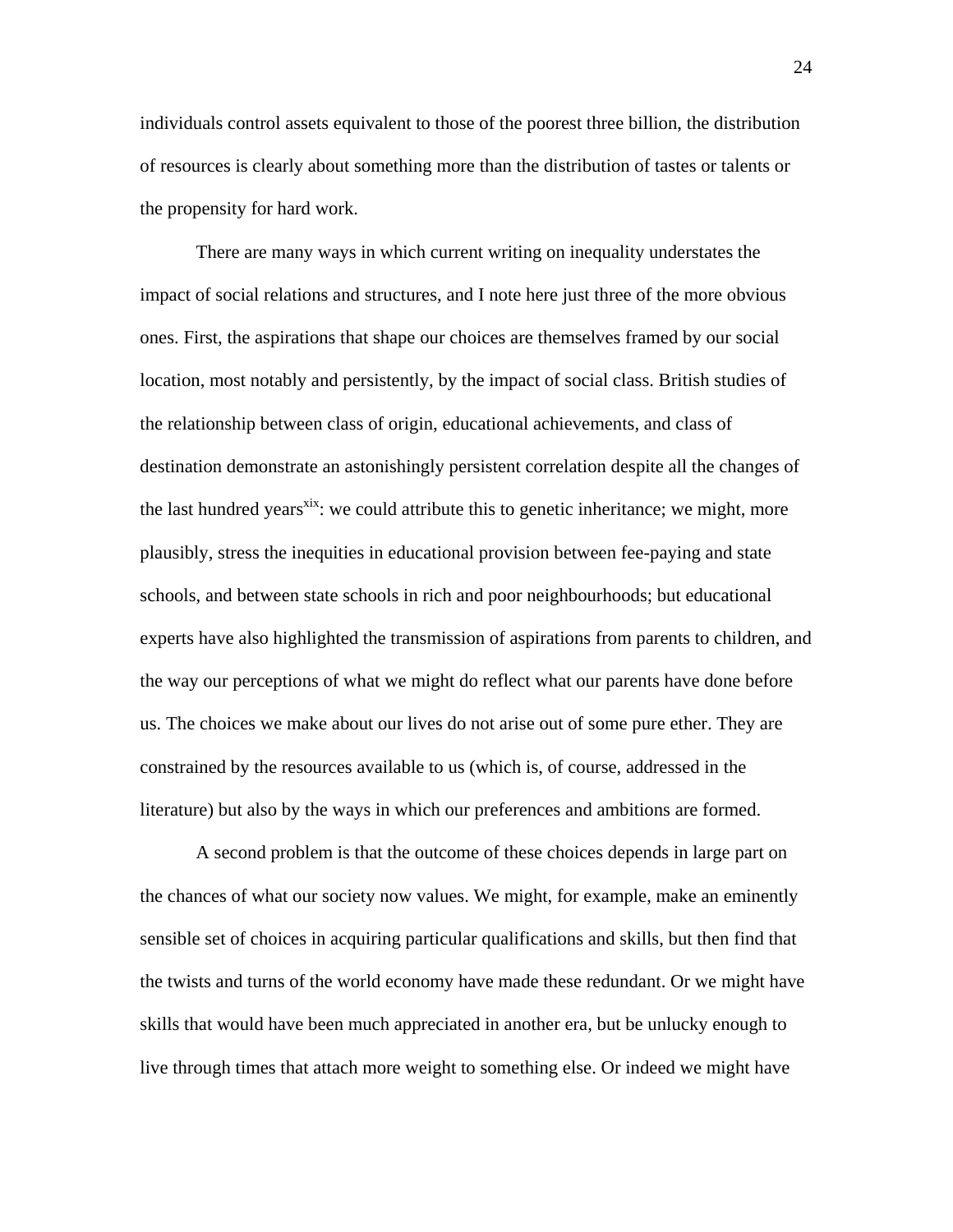skills that **are** appreciated as crucial to the quality of life (I would put teaching in this category, caring for the young, sick and elderly, maintaining public parks and leisure facilities), but find through the 'accidents' of current social arrangements that these are organised through a poorly resourced public sector that cannot reward them in any substantial way. From a market perspective, the resulting inequalities are entirely fair: if you have what someone with money will pay for, then of course you'll do better than the rest. In terms of social justice, however, the unequal rewards attached to our different endeavours look pretty arbitrary. There is something rather shady about attributing to personal choice what turn out to be vast differences in social standing and income, when the choices were about a particular use of one's talents, not the relative social standing of nursing and banking.

A third problem is that the choices we make tend to have a cumulative effect that can lead to outcomes none of us deliberately chose. Faced by unexpected illness, for example, or the approach of old age, our impoverished but previously happy artist may find that the choices she made between creativity and material security now have particularly dire consequences. It would be possible, but in my view very punitive, to say that she ought to have thought of all this before: we don't always think through all the possible consequences of our actions, or may be unaware that social provision is inadequate to cover essential needs; or may have been unlucky enough to make our choices in one period and then find that social provision is significantly reduced. When the outcomes of our choices are ones that no rational person would deliberately seek, it seems inappropriate to insist on these as just the consequences of personal choice.<sup>[xx](#page-31-4)</sup>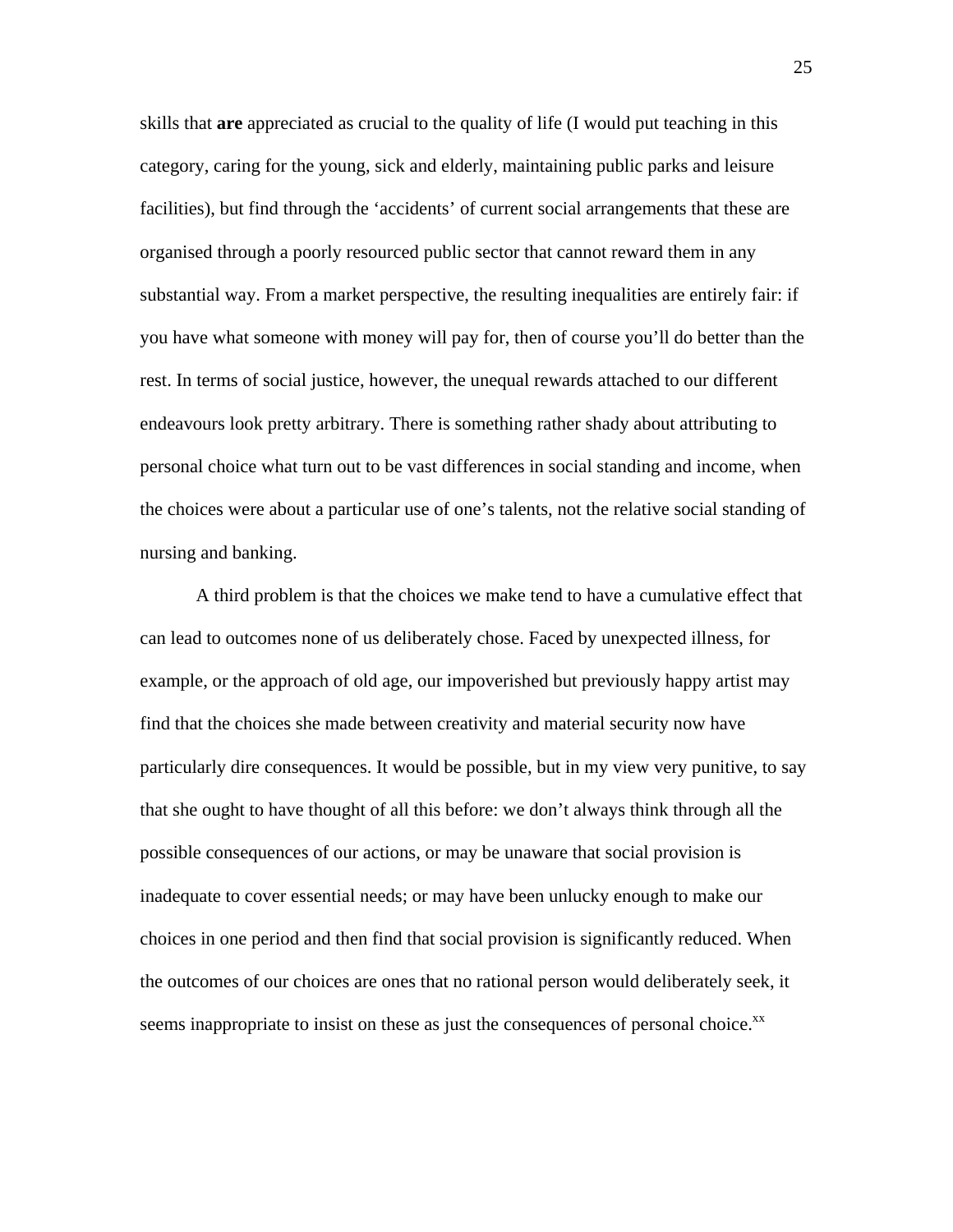All these cast doubt on that benign scenario that sees differences in outcome flowing fairly and freely from the exercise of individual choice, and they do so in large part by reminding us that much of what is theorised as an effect of individual diversity is sustained by social structures of inequality. Egalitarians know this well enough, but the connections have been obscured in recent literature. Ironically, this is partly because of the very radicalism of the arguments about what we can be said to deserve. Luck and choice have emerged as the two main variables dictating the distribution of resources, and this has delivered a far more testing notion of equal opportunities than is commonly found in the discourse of politicians. If individuals cannot be said to 'deserve' the advantages that flow to them through their chance location in the social hierarchy, there must also, we are told, be a question mark over whether they deserve the benefits that flow to them by virtue of their 'natural' abilities and talents. These are, as we so often say, gifts: things that come to us through no intrinsic merit of our own but through our good fortune in the natural lottery. If we do not think that social contingencies justify a moral claim to more or better goods, why should we think natural contingencies justify one person having more than another? 'From a moral standpoint', as John Rawls famously put it, 'the two seem equally arbitrary.'<sup>xxi</sup>

Much of the impetus behind the luck/choice distinction was to expose the similarities between being denied opportunities because of unfavourable social circumstances and being denied them because of one's 'natural' inheritance: the key issue then is not whether it was social circumstance or individual abilities that brought you to your current pre-eminence, but whether it was luck or choice. This generates a strong basis for taxing the working rich as well as the rentiers, and has provided political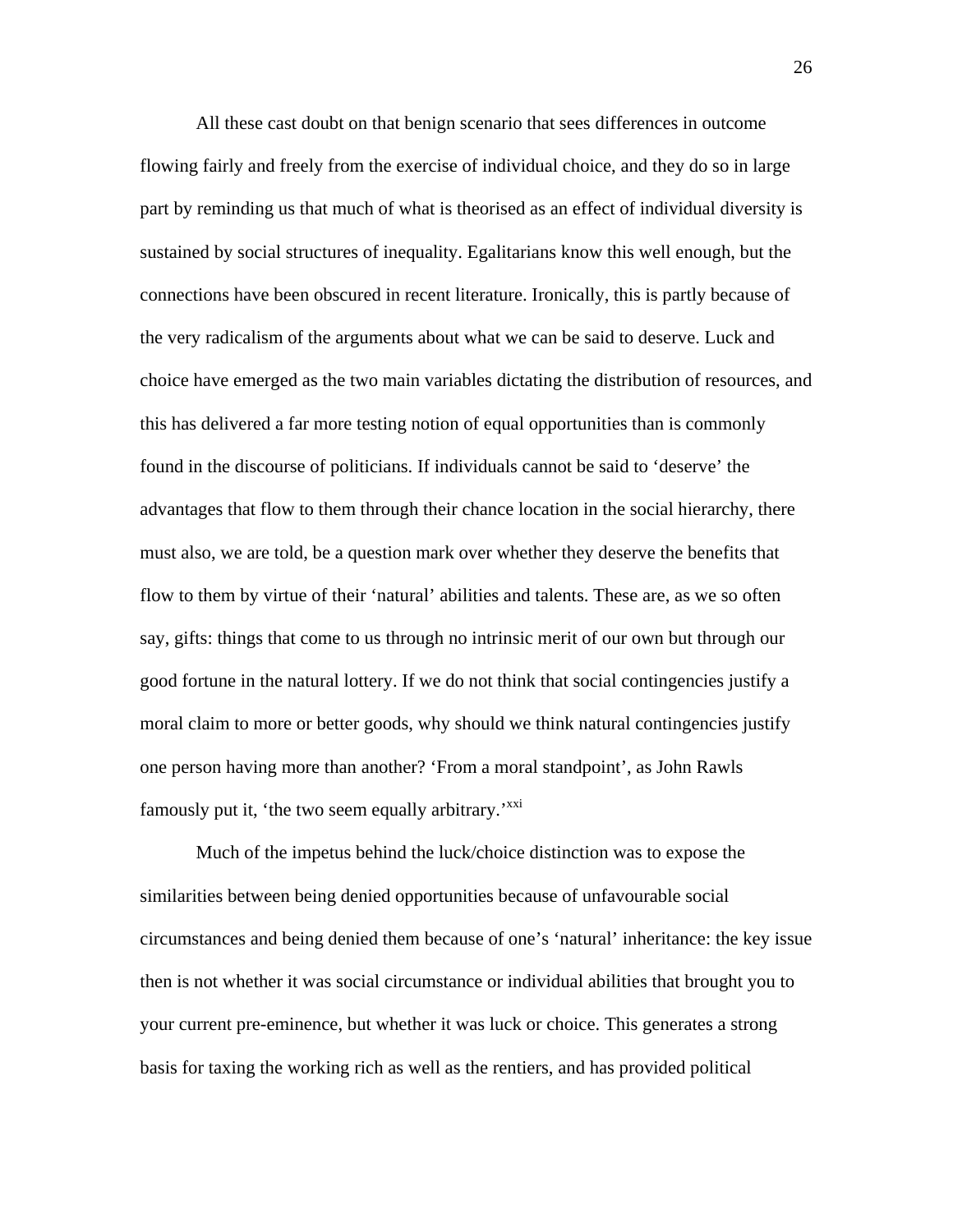theorists with much-needed resources for querying the claims of superior talent. But in closing the gap between social and natural circumstances, it has also turned attention away from the structures that generate and sustain inequality. It has re-defined what is predominantly a problem of inter-group relations – the inequalities between rich and poor, male and female, black and white – as a conundrum about luck and choice. One consequence, as Elizabeth Anderson has noted, is that '(r )ecent egalitarian thinking has come to be dominated by the view that the fundamental aim of equality is to compensate people for undeserved bad luck<sup>, xxii</sup>; this promotes an essentially individualist understanding of equality that threatens to lose sight of oppressions that are socially imposed.

The cause of the bad luck becomes incidental. It no longer matters much whether it arose from genetic disorder, from racism or sexism, or the rules governing the inheritance of money; and since the cause of the bad luck is no longer the issue, there is less interest in identifying which ones are open to structural change. Yet throwing everything that cannot be attributed to the effects of individual choice into a residual category of 'luck' does little to advance our understanding of the causes of inequality, and 'bad luck' is a distinctly odd way of describing the social relations and institutions that structure and constrain our lives.<sup>[xxiii](#page-31-6)</sup> The discourse of bad luck makes it harder to understand what has gone wrong; and encourages us into solutions by compensation (what Anderson describes as posting off a compensatory cheque, perhaps attached to a rather insulting message from the State Equality Board detailing the personal inadequacies that are being compensated in this way). The focus on social relations and institutions, by contrast, draws us towards ways of tackling systemic imbalances in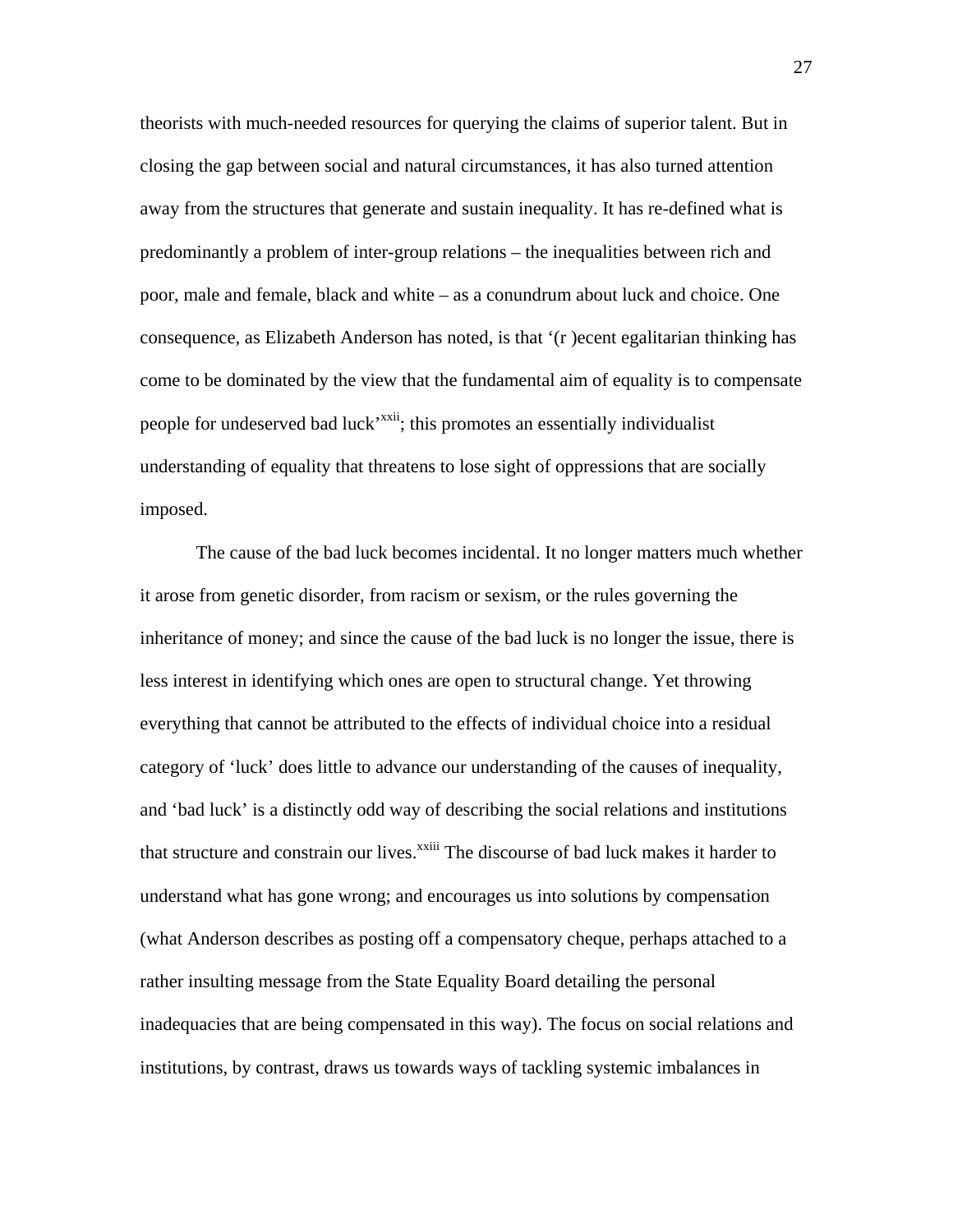power. At this point, it returns us to arguments about outcome, as a crucial element in identifying and tackling imbalances in power.

My conclusion, then, is that **is** more difficult to define equality as equality of outcomes when we turn to comparisons between individuals rather than groups, but that the justified inequalities that arise from the exercise of individual choice form a much smaller category of inequalities than we are accustomed –or encouraged - to assume. Where comparison between groups is concerned, equality of outcome is far more pertinent as a measure of equality than is currently allowed. It makes sense to start from the expectation that all groups would normally be distributed in roughly equal proportions along all measures of social activity: to expect, therefore, an equality of outcome, and to take any divergence from this as a reasonably safe indication that opportunities are not yet equal. Equality of outcome is often set up in stark contrast to equality of opportunity, and fares unfavourably in this comparison for most contemporary social democrats. But if we take equality of opportunity seriously  $x$ <sup>xxiv</sup>, this dichotomy is not helpful; on the contrary, it is more useful to regard equality of outcome as the template against which to measure equal opportunity claims. Where comparison between individuals is concerned, this would be a less plausible endeavour, for all the much rehearsed reasons relating to the diversity of aspirations and dispositions, and the importance of individual responsibility and choice. But there is a clearly a case for extending the remit of outcome arguments beyond the possibly special cases of gender, ethnicity and race, with social class as the most obvious addition, because of the way it structures these aspirations and dispositions (as well as more starkly constraining the exercise of choice). Extending the remit in this way queries the excessive focus on

28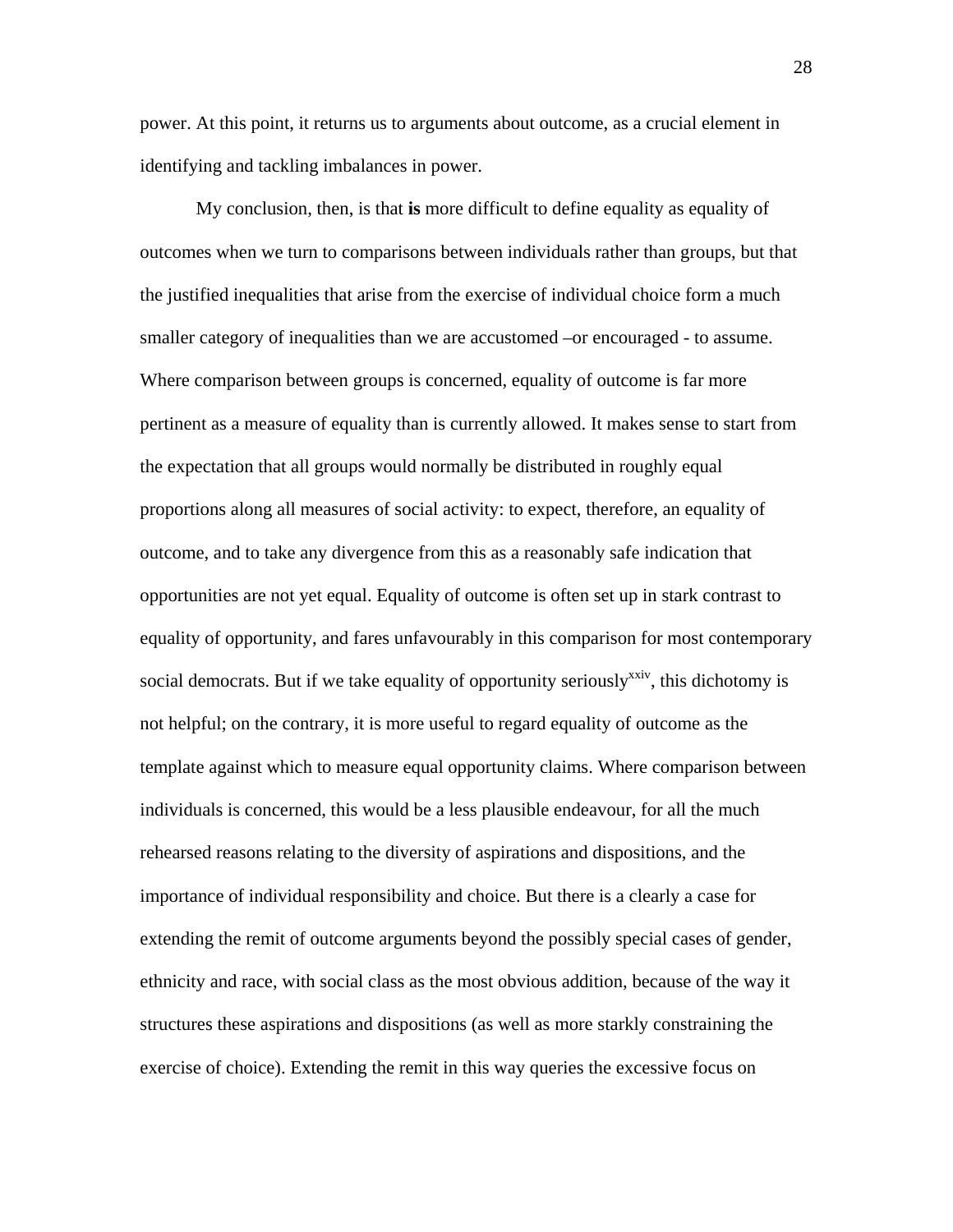individual comparisons that characterises much contemporary argument. Hopefully, it also returns us to those structures of social oppression through which most inequality occurs.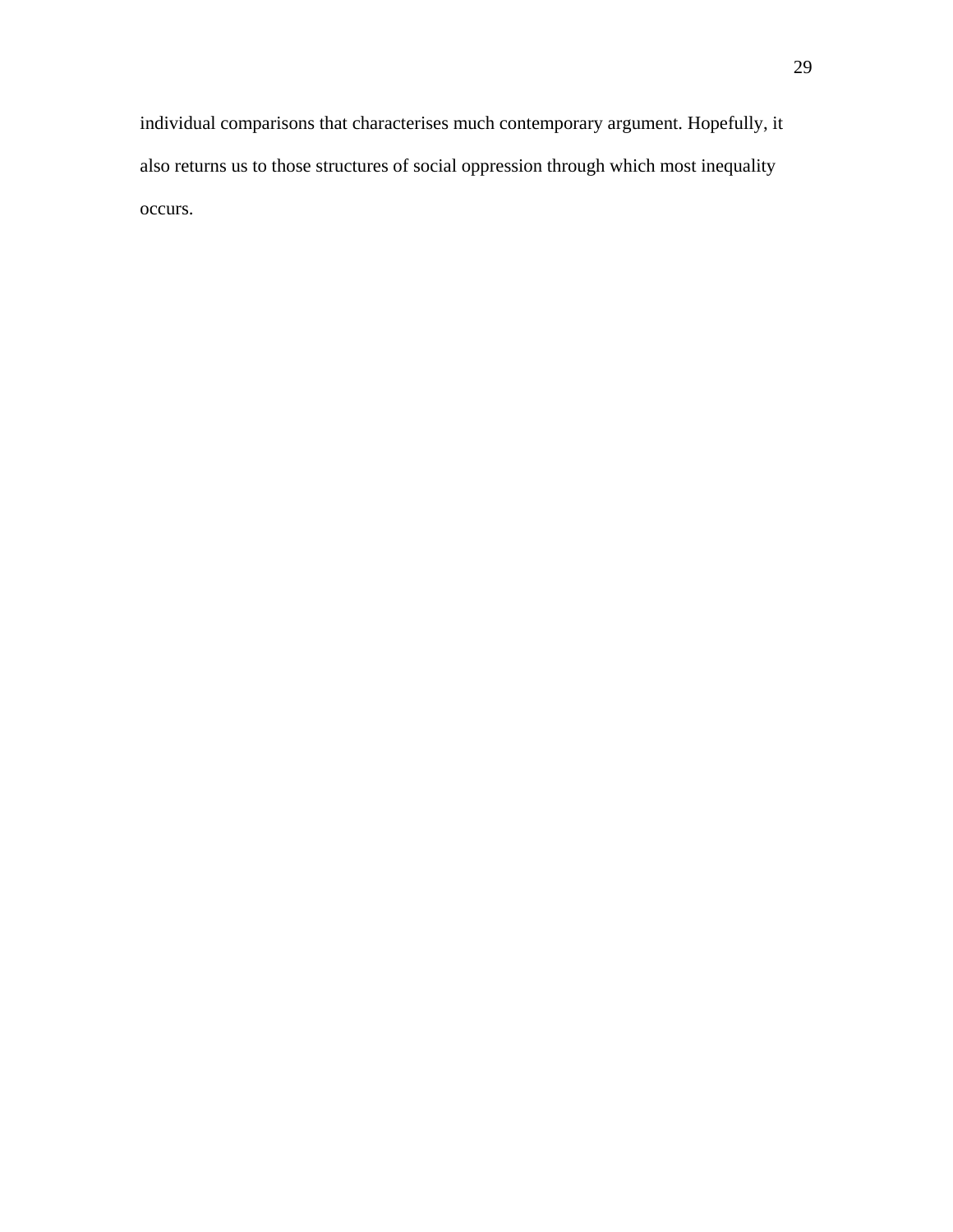$\overline{a}$ 

<sup>viii</sup> This last has meant a marked leap in the representation of women on city councils, from a relatively standard  $24\%$  before the  $2001$  elections to the near parity of  $47\%$ .

 $\frac{dx}{dt}$  Anne Phillips **The Politics of Presence** (Oxford: Clarendon Press,1995)

 $\frac{x}{x}$  Brian Barry **Culture and Equality** (Cambridge: Polity Press, 2000): p98  $\frac{x}{x}$  Barry: p108

xii Uma Narayan 'Undoing the "Package Picture" of Cultures' **Signs** 25/4 2000, pp1083-86; 'Essence of Culture and a Sense of History: A Feminist Critique of Cultural Essentialism' **Hypatia** 13/2 1998 pp86-106 xiii Barry:p93<br><sup>xiv</sup> Roemer **Equality of Opportunity**: 19

xiv Roemer **Equality of Opportunity**: 19 xv John Stuart Mill 'On The Subjection of Women' in Mill, **Three Essays** (Oxford: Oxford University Press, 1975)

xvi I take this example from Joseph Carens 'Compensatory Justice and Social Institutions' **Economics and Philosophy**, 1, 1985, pp39-67

<sup>xvii</sup> Dworkin, 'Equality of Resources'<br><sup>xviii</sup> G.A.Cohen 'On the Currency of Egalitarian Justice' **Ethics** 99 (1989)

xix Gordon Marshall, Adam Swift, and Stephen Roberts **Against the Odds? Social Class and Social Justice in Industrial Societies** (Oxford: Clarendon Press, 1997)

<sup>xx</sup> As Brian Barry puts it, 'destitution is too high a penalty for failure to insure'. 'Chance, Choice and Justice' in Barry **Liberty and Justice** (Oxford: Clarendon Press, 1991) p149

<sup>xxi</sup> John Rawls **A Theory of Justice** (Oxford: Oxford University Press, 1971) p75<br><sup>xxii</sup> Elizabeth Anderson 'What Is the Point of Equality?' **Ethics** 109, 1999, p288<br><sup>xxiii</sup> See also Iris Marion Young: 'A large set of th unequal opportunities between individuals, however, is attributable neither to individual preferences and choices nor to luck or accident. Instead, the causes of many inequalities of resources or opportunities

**Notes** 

<sup>&</sup>lt;sup>i</sup> Jan Narveson, 'Egalitarianism: Partial, Counterproductive, and Baseless' in A.Mason (ed) (Oxford, Blackwells, 1998)

ii Ronald Dworkin 'What is Equality? Part 2: Equality of Resources' **Philosophy and Public Affairs** 10/4, 1981: p 332

iii Amartya Sen Development As Freedom (New York: Alfred A Knopf, 1999): p69

iv Florence Nightingale 'Cassandra', 1852, reprinted as Appendix 1 in Ray Strachey **The Cause (**London: Virago, 1978) : pp407-8

v Mary Wollstonecraft **Vindication of the Rights of Woman**, first published 1792 (London: Penguin, 1975) : p170

vi The argument therefore shares some common ground with John Roemer's analysis of **Equality of Opportunity** (Harvard University Press, 1998), which suggests that 'under an equal-opportunity policy, individuals who try equally hard should end up with equal outcomes' (p15).Roemer, however, refers only to class and racial differences when he identifies the different 'types' whose outcomes should be equalised, and it is easier in these cases to assume that people share the same broad ambitions for their lives. My own argument focuses on differences of gender and culture, where it is more widely believed that different groups want substantially different things.

<sup>&</sup>lt;sup>vii</sup> I refer to both ethnicity and race because ethnicity is widely understood as a cultural category, including therefore practices and traditions and beliefs. Race is more commonly employed to refer to visible differences in skin colour, and this does not necessarily map on to any significant differences in culture. So while 'race' is a particularly dubious category, simply substituting ethnicity could give the misleading impression that racial difference – and racism - is always linked to differences of culture.